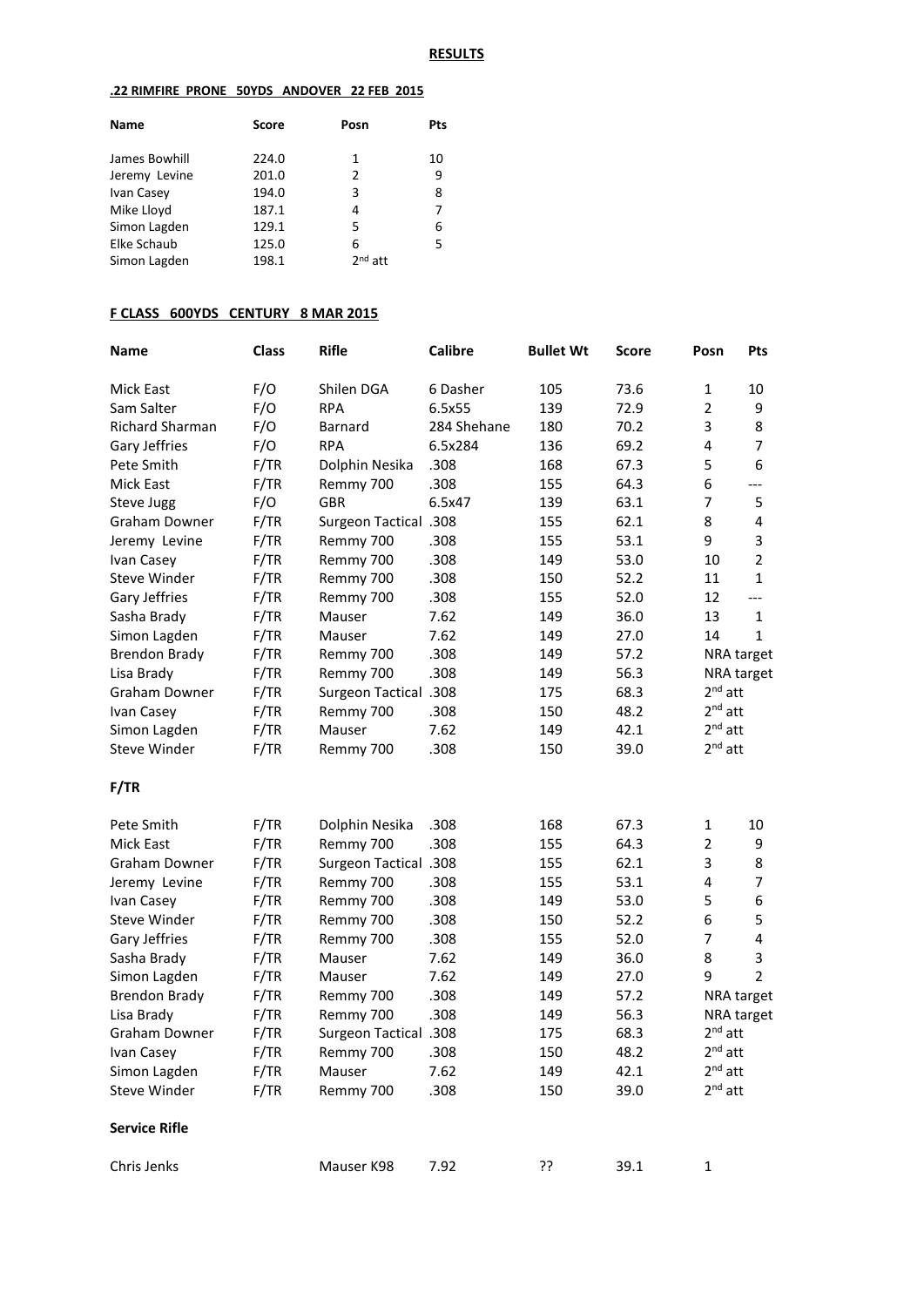### **.22 RIMFIRE PRONE 50YDS ANDOVER 15 MAR 2015**

| <b>Name</b>          | Score | Posn | Pts |
|----------------------|-------|------|-----|
| James Bowhill        | 213.2 | 1    | 10  |
| Ivan Casey           | 203.2 | 2    | 9   |
| Jason Slater         | 175.1 | 3    | 8   |
| John Turnham         | 174.3 | 4    | 7   |
| David Johnson        | 171.1 | 5    | 6   |
| Paul Venus           | 166.1 | 6    | 5   |
| <b>Thomas Kulitz</b> | 143.1 | 7    | 4   |
|                      |       |      |     |

### **.22 RIMFIRE OFFHAND 25M OLD SARUM 22 MAR 2015**

| Name                   | Top | <b>Bottom</b> | Total | Posn      | <b>Pts</b>     |
|------------------------|-----|---------------|-------|-----------|----------------|
| <b>Mick East</b>       | 144 | 146           | 290   | 1         | 10             |
| lan Smedley            | 141 | 145           | 286   | 2         | 9              |
| <b>Steve Mercer</b>    | 139 | 144           | 283   | 3         | 8              |
| <b>Chris Dauwalder</b> | 135 | 138           | 273   | $4=$      | 6.5            |
| <b>Steve Monk</b>      | 137 | 136           | 273   | $4=$      | 6.5            |
| Pete Smith             | 136 | 136           | 272   | 6         | 5              |
| Hal Bohne              | 134 | 133           | 267   | $7=$      | $\overline{c}$ |
| Lloyd Davy             | 128 | 139           | 267   | $7=$      | 2              |
| Peter Kiy              | 130 | 137           | 267   | $7=$      | 2              |
| Julian Mackie          | 136 | 131           | 267   | $7=$      | 2              |
| <b>Bill Snook</b>      | 136 | 131           | 267   | $7=$      | 2              |
| Simon Lagden           | 134 | 130           | 264   | $12=$     | 1              |
| John Thornton          | 136 | 128           | 264   | $12 =$    | $\mathbf{1}$   |
| <b>Harold Isaac</b>    | 122 | 130           | 252   | $14=$     | 1              |
| Gary Jeffries          | 124 | 128           | 252   | $14=$     | 1              |
| Sasha Brady            | 123 | 127           | 250   | 16        | 1              |
| <b>Brendon Brady</b>   | 119 | 125           | 244   | 17        | 1              |
| <b>Tony Butler</b>     | 125 | 113           | 238   | 18        | $\mathbf{1}$   |
| Dave Jamieson          | 125 | 109           | 234   | 19        | $\mathbf{1}$   |
| David Shepherd         | 123 | 105           | 228   | 20        | 1              |
| Paul Phillips          | 119 | 98            | 217   | 21        | $\mathbf{1}$   |
| Paul Phillips          | 134 | 130           | 264   | $2nd$ att |                |
| <b>Steve Monk</b>      | 127 | 131           | 258   | $2nd$ att |                |
| Dave Jamieson          | 128 | 122           | 250   | $2nd$ att |                |

# **.22 RIMFIRE 'TIMED & PRECISION 1' OLD SARUM 22 MAR 2015**

| <b>Name</b>            | <b>P1</b> | <b>P2</b>           | P <sub>3</sub> | Total  | Posn           | Pts          |
|------------------------|-----------|---------------------|----------------|--------|----------------|--------------|
| lan Smedley            | 119.6     | 120.5               | 59.0           | 298.11 | 1              | 10           |
| <b>Chris Dauwalder</b> | 114.3     | 119.2               | 59.1           | 292.6  | $\overline{2}$ | 9            |
| <b>Steve Mercer</b>    | 117.5     | 113.0               | 57.0           | 287.5  | 3              | 8            |
| Julian Mackie          | 111.1     | 115.0               | 60.2           | 286.3  | 4              | 7            |
| <b>Steve Monk</b>      | 113.0     | 113.1               | 57.1           | 283.2  | $5=$           | 5.5          |
| John Thornton          | 113.0     | 113.1               | 57.1           | 283.2  | $5=$           | 5.5          |
| Harold Isaac           | 109.0     | 115.4               | 58.0           | 282.4  | $7 =$          | 3.5          |
| Paul Phillips          | 113.3     | 113.1               | 56.0           | 282.4  | $7 =$          | 3.5          |
| Pete Smith             | 118.2     | 111.1               | 53.0           | 282.3  | $9=$           | 1.5          |
| Martin Wilson          | 108.0     | 114.1               | 60.2           | 282.3  | $9=$           | 1.5          |
| Lloyd Davy             | 112.1     | 113.1               | 57.0           | 282.2  | 11             | $\mathbf{1}$ |
| Sam Salter             | 110.0     | 113.1               | 59.0           | 282.1  | 12             | $\mathbf{1}$ |
| <b>Bill Snook</b>      | 109.2     | 111.1               | 57.1           | 277.4  | 13             | 1            |
| <b>Brendon Brady</b>   | 112.0     | 108.0               | 57.1           | 277.1  | 14             | $\mathbf{1}$ |
| Peter Kiy              | 110.2     | 103.1               | 56.1           | 269.4  | 15             | 1            |
| Simon Lagden           | 110.3     | 104.3               | 46.1           | 260.7  | 16             | 1            |
| Gary Jeffries          | 112.2     | 98.3                | 40.0           | 250.5  | 17             | 1            |
| Mick East              | 90.6      | (Retired – 4 jams!) |                | 90.6   | 18             | 1            |
| Mick East              | 120.3     | 120.6               | 60.3           | 300.12 | $2nd$ att      |              |
| Brendon Brady          | 111.1     | 110.0               | 56.0           | 277.1  | $2nd$ att      |              |
| Simon Lagden           | 115.1     | 113.1               | 29.0           | 257.2  | $2nd$ att      |              |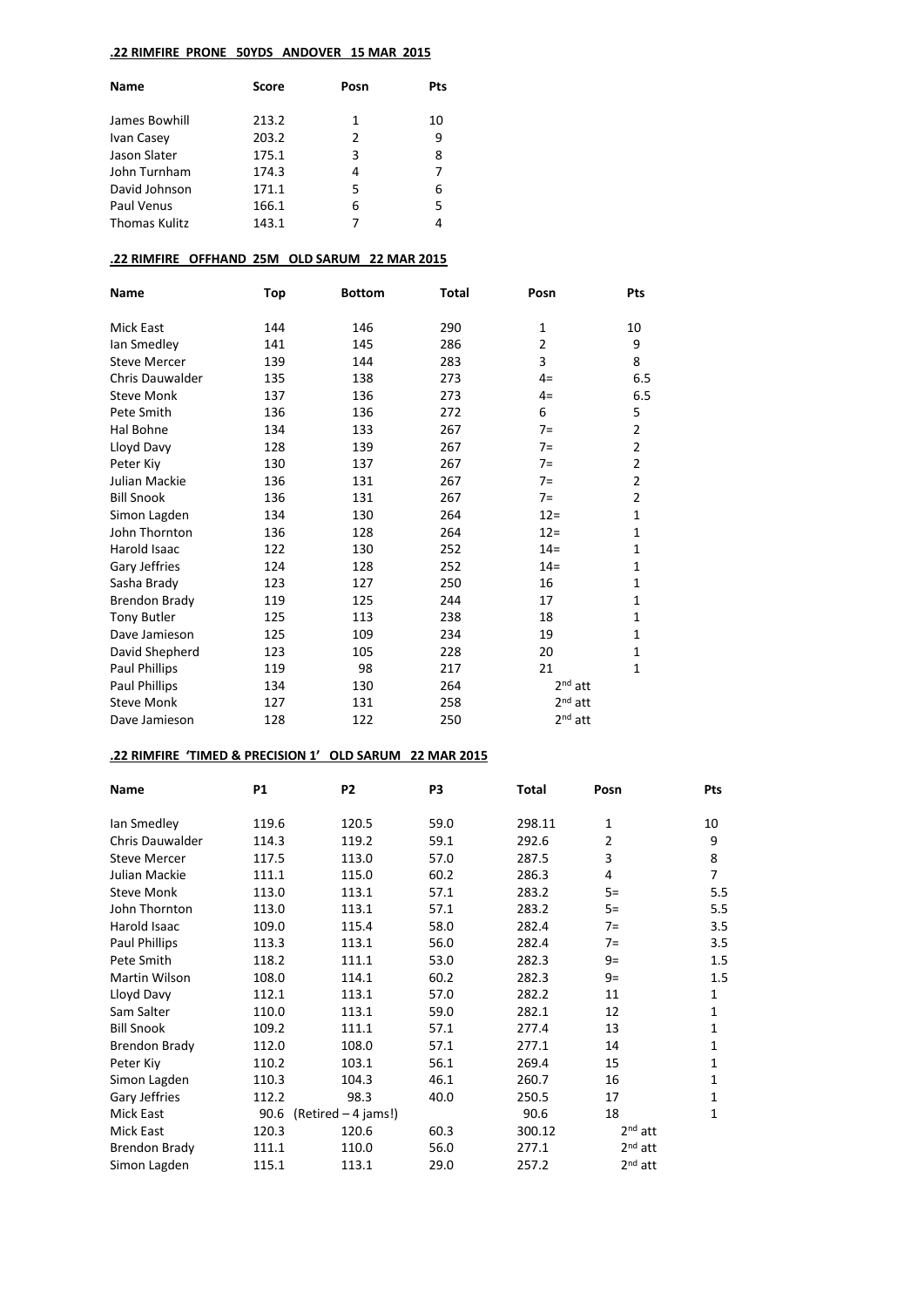### **.22 RIMFIRE 'MULTI-TARGET' OLD SARUM 22 MAR 2015**

| <b>Name</b>          | Left | <b>Right</b> | <b>Total</b> | Posn      | <b>Points</b>  |
|----------------------|------|--------------|--------------|-----------|----------------|
|                      |      |              |              |           |                |
| Mick East            | 59   | 60           | 119          | 1         | 10             |
| Chris Dauwalder      | 53   | 55           | 108          | 2         | 9              |
| lan Smedley          | 53   | 47           | 100          | 3         | 8              |
| <b>Martin Wilson</b> | 49   | 49           | 98           | 4         | 7              |
| Sam Salter           | 46   | 51           | 97           | 5         | 6              |
| Pete Smith           | 49   | 45           | 94           | 6         | 5              |
| Gary Jeffries        | 50   | 42           | 92           | $7 =$     | 3.5            |
| <b>Paul Phillips</b> | 45   | 47           | 92           | $7 =$     | 3.5            |
| Lloyd Davy           | 46   | 45           | 91           | 9         | $\mathfrak{p}$ |
| Harold Isaac         | 38   | 46           | 84           | 10        | $\mathbf{1}$   |
| Julian Mackie        | 31   | 38           | 69           | 11        | 1              |
| Simon Lagden         | 35   | 17           | 52           | 12        | $\mathbf{1}$   |
| Pete Smith           | 52   | 54           | 106          | $2nd$ att |                |

### **.22 RIMFIRE PRONE 50YDS ANDOVER 29 MAR 2015**

| <b>Name</b>          | <b>Score</b> | Posn | Pts |
|----------------------|--------------|------|-----|
| <b>Bruce Ellis</b>   | 198.7        | 1    | 10  |
| James Bowhill        | 197.14       | 2    | 9   |
| Ivan Casey           | 197.12       | 3    | 8   |
| <b>Nancy Shering</b> | 196.8        | 4    | 7   |
| Jason Vaughan        | 193.6        | 5    | 6   |

# **GALLERY RIFLE (CF) OFFHAND 25M OLD SARUM 5 APR 2015**

| <b>Name</b>          | Top | <b>Bottom</b> | <b>Total</b> | Posn | <b>Pts</b>     |
|----------------------|-----|---------------|--------------|------|----------------|
| <b>Mick East</b>     | 144 | 148           | 292          | 1    | 10             |
|                      |     |               |              |      |                |
| lan Smedley          | 141 | 142           | 283          | 2    | 9              |
| Jason Slater         | 130 | 136           | 266          | 3    | 8              |
| <b>Matt Grant</b>    | 130 | 134           | 264          | 4    | 7              |
| Chris Dauwalder      | 126 | 135           | 261          | $5=$ | 5.5            |
| <b>Paul Phillips</b> | 131 | 130           | 261          | $5=$ | 5.5            |
| <b>Rod Cotton</b>    | 124 | 134           | 258          | 7    | 4              |
| John Thornton        | 130 | 126           | 256          | 8    | 3              |
| Harold Isaac         | 112 | 123           | 235          | 9    | $\overline{2}$ |
| Norman Williamson    | 103 | 112           | 215          | 10   | 1              |
| Paul Venus           | 97  | 105           | 202          | 11   | 1              |
| Simon Lagden         | 85  | 110           | 195          | 12   | 1              |
| Dave Johnson         | 81  | 107           | 188          | 13   | 1              |

### **GALLERY RIFLE (CF) 'MULTI-TARGET' OLD SARUM 5 APR 2015**

| <b>Name</b>            | Left | <b>Right</b> | Total | Posn      | <b>Pts</b>     |
|------------------------|------|--------------|-------|-----------|----------------|
| lan Smedley            | 58   | 59           | 117   | 1         | 10             |
| Mick East              | 56   | 59           | 115   | 2         | 9              |
| <b>Graham Downer</b>   | 59   | 53           | 112   | 3         | 8              |
| <b>Chris Dauwalder</b> | 50   | 52           | 102   | $4=$      | 6.5            |
| Sam Salter             | 52   | 50           | 102   | $4=$      | 6.5            |
| <b>Paul Phillips</b>   | 47   | 54           | 101   | 6         | 5              |
| Harold Isaac           | 50   | 47           | 97    | 7         | 4              |
| Simon Lagden           | 35   | 33           | 68    | 8         | 3              |
| Norman Williamson      | 42   | 21           | 63    | 9         | $\overline{2}$ |
| Dave Johnson           | 19   | 32           | 51    | 10        | 1              |
| <b>Paul Phillips</b>   | 53   | 55           | 108   | $2nd$ att |                |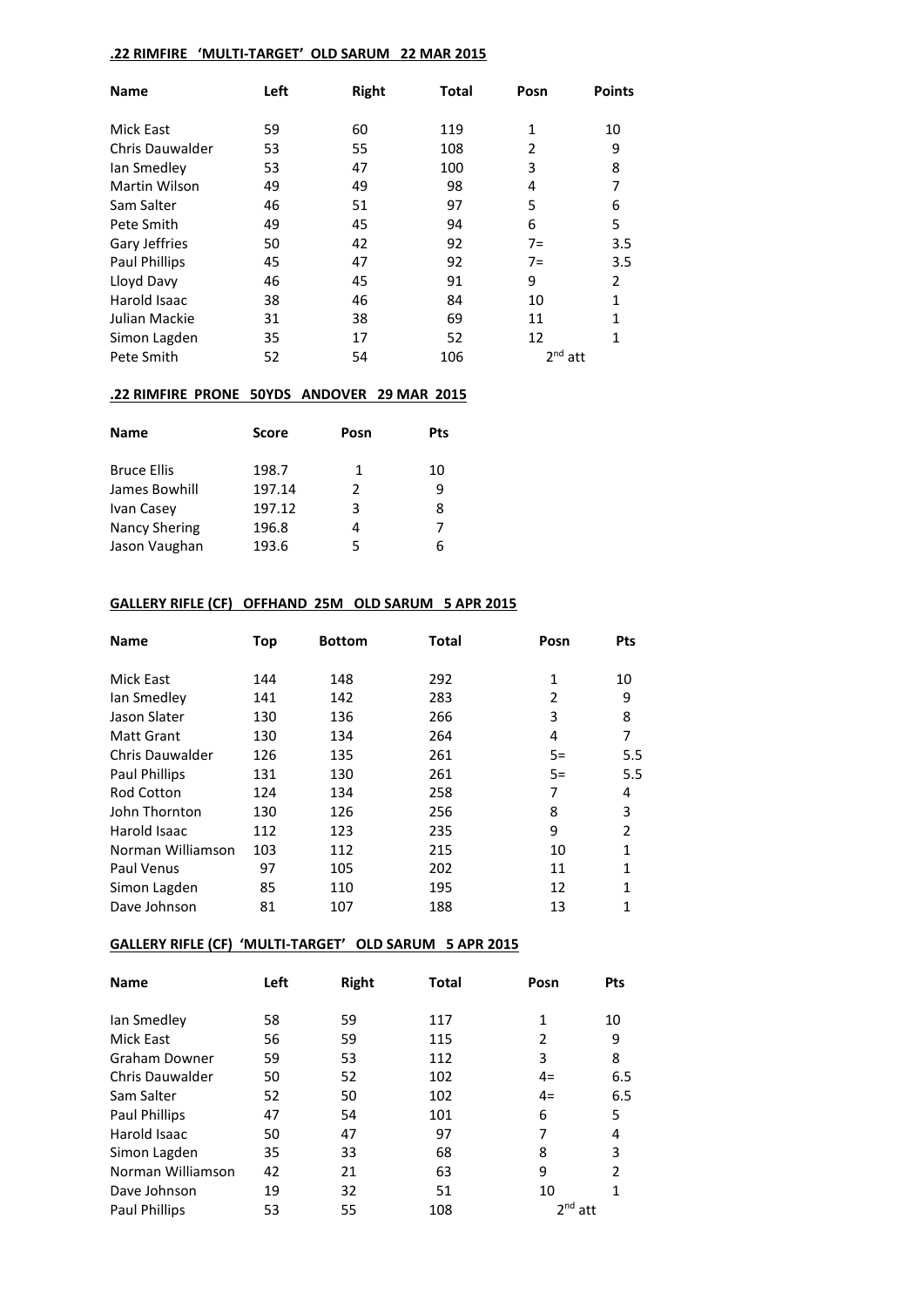# **.22 RIMFIRE BENCHREST GROUPING 25M OLD SARUM 5 APR 2015 Any rifle**

| <b>Name</b>          | <b>Rifle</b>       | Ammo                | Gp1   | Gp <sub>2</sub> | Gp3   | Gp4   | Agg    | Posn | <b>Pts</b> |
|----------------------|--------------------|---------------------|-------|-----------------|-------|-------|--------|------|------------|
| <b>Mick East</b>     | <b>BSA Int Mk2</b> | SK Rifle Match      | 0.135 | 0.098           | 0.133 | 0.227 | 0.1483 | 1    | 10         |
| <b>Paul Phillips</b> | Anschutz 54        | <b>RWS 50</b>       | 0.299 | 0.164           | 0.245 | 0.262 | 0.2425 | 2    | 9          |
| Ian Smedley          | Anschutz 54        | RWS Match 50        | 0.275 | 0.381           | 0.205 | 0.160 | 0.2553 | 3    | 8          |
| Graham Downer        | Anschutz 54        | <b>RWS R50</b>      | 0.235 | 0.284           | 0.267 | 0.332 | 0.2795 | 4    | 7          |
| Harold Isaac         | <b>BSA Int</b>     | <b>CCI</b>          | 0.421 | 0.370           | 0.406 | 0.345 | 0.3855 | 5    | 6          |
| Ivan Casey           | Anschutz 54        | <b>CCI TAC</b>      | 0.428 | 0.389           | 0.374 | 0.364 | 0.3888 | 6    | 5          |
| Sam Salter           | Anschutz 54        | Aguila              | 0.534 | 0.361           | 0.383 | 0.395 | 0.4183 | 7    | 4          |
| Chris Dauwalder      | Tac Inn 10/22      | Tenex               | 0.325 | 0.527           | 0.701 | 0.302 | 0.4638 | 8    | 3          |
| Rod Cotton           | Walther            | <b>CCI Target</b>   | 0.534 | 0.597           | 0.442 | 0.415 | 0.4970 | 9    | 2          |
| Simon Lagden         | Anschutz 54        | <b>CCI Tactical</b> | 0.583 | 0.561           | 0.489 | 0.407 | 0.5100 | 10   | 1          |
| <b>Tony Butler</b>   | Anschutz 525       | <b>RWS 50</b>       | 0.547 | 0.893           | 1.332 | 0.736 | 0.8770 | 11   | 1          |

# **.22 RIMFIRE OFFHAND 25M OLD SARUM 12 APR 2015**

| <b>Name</b>           | <b>Top</b> | <b>Bottom</b> | <b>Total</b> | Posn           | Pts            |
|-----------------------|------------|---------------|--------------|----------------|----------------|
| <b>Mick East</b>      | 145        | 147           | 292          | $\mathbf{1}$   | 10             |
| <b>Matt Mercer</b>    | 143        | 142           | 285          | $\overline{2}$ | 9              |
| <b>Steve Mercer</b>   | 140        | 143           | 283          | 3              | 8              |
| Chris Dauwalder       | 142        | 140           | 282          | 4              | $\overline{7}$ |
| Ed Warden             | 140        | 141           | 281          | $5=$           | 5.5            |
| Jason Slater          | 142        | 139           | 281          | $5=$           | 5.5            |
| Jon Boughton          | 136        | 140           | 276          | 7              | 4              |
| <b>Graham Downer</b>  | 141        | 134           | 275          | 8              | 3              |
| Chris Blackler        | 135        | 138           | 273          | $9=$           | 1.5            |
| Darren Christian      | 136        | 137           | 273          | $9=$           | 1.5            |
| Rod Cotton            | 139        | 134           | 273          | $9=$           | 1.5            |
| Pete Smith            | 132        | 139           | 271          | 12             | 1              |
| Julian Mackie         | 136        | 134           | 270          | 13             | $\mathbf{1}$   |
| <b>Brendon Brady</b>  | 138        | 131           | 269          | $14 =$         | $\mathbf{1}$   |
| <b>Neil Wragg</b>     | 136        | 133           | 269          | $14 =$         | $\mathbf{1}$   |
| Martin Wilson         | 130        | 137           | 267          | 16             | $\mathbf{1}$   |
| Ali Bamford           | 129        | 136           | 265          | $17 =$         | $\mathbf{1}$   |
| <b>Paul Phillips</b>  | 132        | 133           | 265          | $17=$          | $\mathbf{1}$   |
| <b>Tony Butler</b>    | 133        | 130           | 263          | $19=$          | $\mathbf{1}$   |
| Harold Isaac          | 130        | 133           | 263          | $19=$          | $\mathbf{1}$   |
| Steve Pinkney (G)     | 134        | 129           | 263          | $19=$          |                |
| John Thornton         | 132        | 130           | 262          | 22             | $\mathbf{1}$   |
| <b>Richard Clapp</b>  | 127        | 131           | 258          | 23             | $\mathbf{1}$   |
| <b>Steve Monk</b>     | 127        | 130           | 257          | 24             | $\mathbf{1}$   |
| Simon Lagden          | 120        | 134           | 254          | $25 =$         | $\mathbf{1}$   |
| Phillip Ladgate       | 131        | 123           | 254          | $25=$          | $\mathbf{1}$   |
| Gerry Bateman         | 126        | 124           | 250          | 27             | $\mathbf{1}$   |
| <b>Bill Snook</b>     | 130        | 119           | 249          | 28             | $\mathbf{1}$   |
| Sasha Brady           | 116        | 120           | 236          | 29             | $\mathbf{1}$   |
| <b>Gareth Francis</b> | 120        | 112           | 232          | 30             | 1              |
| John Turnham          | 103        | 121           | 224          | 31             | 1              |
| Dave Jamieson         | 107(14)    | 115(16)       | 222          | 32             | $\mathbf{1}$   |
| Mike Boakes (G)       | 100        | 82            | 182          | 33             |                |
| Chris Dauwalder       | 140        | 138           | 278          | $2nd$ att      |                |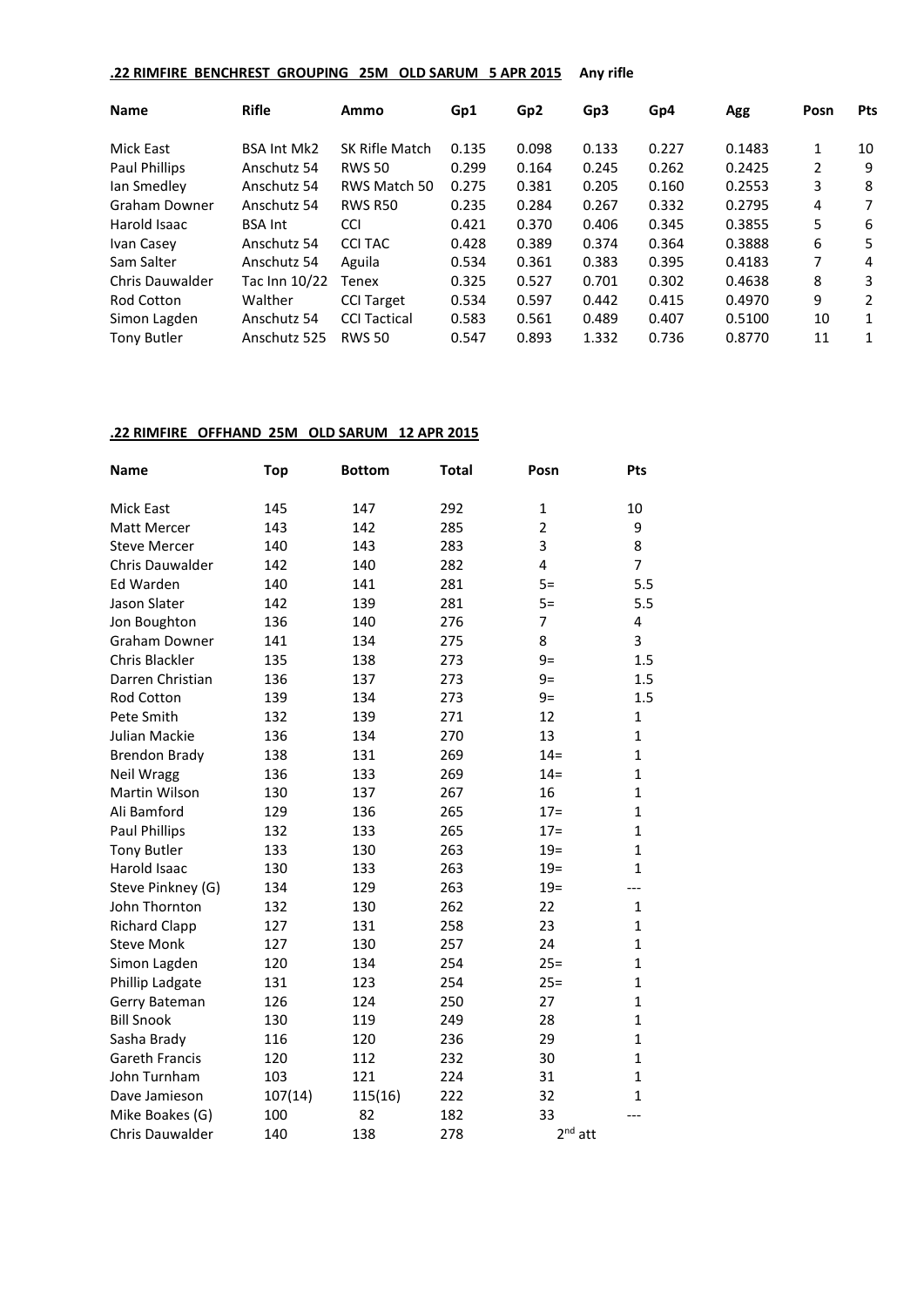# **.22 RIMFIRE 'AMERICA MATCH' OLD SARUM 12 APR 2015**

| <b>Name</b>            | Top | <b>Centre</b> | <b>Bottom</b> | Total | Posn           | <b>Pts</b>     |
|------------------------|-----|---------------|---------------|-------|----------------|----------------|
| <b>Mick East</b>       | 99  | 99            | 95            | 293   | 1              | 10             |
| Ali Bamford            | 91  | 97            | 94            | 282   | $\overline{2}$ | 9              |
| Jon Boughton           | 92  | 95            | 92            | 279   | 3              | 8              |
| <b>Richard Salter</b>  | 94  | 90            | 92            | 276   | $4=$           | 6.5            |
| Neil Wragg             | 90  | 94            | 92            | 276   | $4=$           | 6.5            |
| Steve Pinkney (G)      | 89  | 92            | 91            | 272   | 6              |                |
| Chris Blackler         | 88  | 92            | 90            | 270   | $7 =$          | 4.5            |
| Sam Salter             | 90  | 90            | 90            | 270   | $7=$           | 4.5            |
| <b>Rod Cotton</b>      | 90  | 90            | 89            | 269   | 9              | 3              |
| Pete Smith             | 96  | 86            | 86            | 268   | 10             | $\overline{2}$ |
| <b>Chris Dauwalder</b> | 84  | 93            | 90            | 267   | $11 =$         | 1              |
| <b>Paul Phillips</b>   | 93  | 88            | 86            | 267   | $11 =$         | 1              |
| Phillip Ludgate        | 90  | 80            | 91            | 261   | 13             | 1              |
| <b>Tony Butler</b>     | 86  | 74            | 86            | 246   | 14             | 1              |
| Harold Isaac           | 76  | 80            | 86            | 242   | 15             |                |

# **F CLASS 600YDS CENTURY 19 APR 2015**

| <b>Name</b>          | <b>Class</b> | Rifle          | <b>Calibre</b> | <b>Bullet Wt</b> | Score | Posn            | <b>Pts</b>              |
|----------------------|--------------|----------------|----------------|------------------|-------|-----------------|-------------------------|
| Gary Jeffries        | F/O          | <b>RPA</b>     | 6.5x284        | 136              | 73.6  | 1               | 10                      |
| Richard Sharman      | F/O          | Barnard        | 284 Shehane    | 180              | 72.6  | $\overline{2}$  | 9                       |
| Mick East            | F/O          | Shilen DGA     | 6 Dasher       | 105              | 69.3  | 3               | 8                       |
| Mick East            | F/TR         | Remmy 700      | .308           | 155              | 67.4  | 4               | $---$                   |
| Pete Smith           | F/TR         | Dolphin Nesika | .308           | 168              | 61.2  | 5               | $\overline{7}$          |
| Chris Jenks          | F/TR         | Remmy 700      | .308           | 147              | 51.2  | 6               | 6                       |
| Steve Winder         | F/TR         | Remmy 700      | .308           | 147              | 49.0  | $\overline{7}$  | 5                       |
| Ivan Casey           | F/TR         | Remmy 700      | .308           | 149              | 48.1  | 8               | $\overline{\mathbf{4}}$ |
| Sasha Brady (J)      | F/TR         | Remmy 700      | .308           | 155              | 46.0  | 9               | $\overline{3}$          |
| <b>Paul Phillips</b> | F/TR         | SGC AR15       | .223           | 69               | 45.2  | 10              | $\overline{2}$          |
| Simon Lagden         | F/TR         | Mauser         | 7.62           | 146              | 45.0  | 11              | $\mathbf{1}$            |
| <b>Brendon Brady</b> | F/O          | Carl Gustaf    | 6.5x55         | 136              | 43.0  | $12 =$          | $\mathbf{1}$            |
| Ross Daykin          | F/TR         | Mauser         | 7.62           | 149              | 43.0  | $12 =$          | $\mathbf{1}$            |
| Dave Johnson         | F/TR         | Mauser         | 7.62           | ŗ                | 42.0  | 14              | $\mathbf{1}$            |
| Lisa Brady           | F/O          | Carl Gustaf    | 6.5x55         | 136              | 39.0  | 15              | $\mathbf{1}$            |
| Paul Venus           | F/TR         | Mauser         | 7.62           | 149              | 38.1  | 16              | $\mathbf{1}$            |
| Paul Phillips        | F/TR         | SGC AR15       | .223           | 69               | 54.1  | 2 <sup>nd</sup> | att                     |
| Steve Winder         | F/TR         | Remmy 700      | .308           | 147              | 44.0  | 2 <sup>nd</sup> | att                     |
| Chris Jenks          | F/TR         | Remmy 700      | .308           | 147              | 42.1  |                 | $2^{nd}$ att            |
| F/TR                 |              |                |                |                  |       |                 |                         |
| Mick East            | F/TR         | Remmy 700      | .308           | 155              | 67.4  | 1               | 10                      |
| Pete Smith           | F/TR         | Dolphin Nesika | .308           | 168              | 61.2  | $\overline{2}$  | 9                       |
| Chris Jenks          | F/TR         | Remmy 700      | .308           | 147              | 51.2  | 3               | 8                       |
| <b>Steve Winder</b>  | F/TR         | Remmy 700      | .308           | 147              | 49.0  | $\overline{4}$  | $\overline{7}$          |
| Ivan Casey           | F/TR         | Remmy 700      | .308           | 149              | 48.1  | 5               | 6                       |
| Sasha Brady          | F/TR         | Remmy 700      | .308           | 155              | 46.0  | 6               | 5                       |
| Paul Phillips        | F/TR         | SGC AR15       | .223           | 69               | 45.2  | $\overline{7}$  | $\overline{\mathbf{4}}$ |
| Simon Lagden         | F/TR         | Mauser         | 7.62           | 146              | 45.0  | 8               | $\overline{3}$          |
| Ross Daykin          | F/TR         | Mauser         | 7.62           | 149              | 43.0  | 9               | $\overline{2}$          |
| Dave Johnson         | F/TR         | Mauser         | 7.62           | ?                | 42.0  | 10              | $\mathbf{1}$            |
| Paul Venus           | F/TR         | Mauser         | 7.62           | 149              | 38.1  | 11              | $\mathbf 1$             |
| Paul Phillips        | F/TR         | SGC AR15       | .223           | 69               | 54.1  |                 | $2nd$ att               |
| <b>Steve Winder</b>  | F/TR         | Remmy 700      | .308           | 147              | 44.0  | 2 <sub>nd</sub> | att                     |
| Chris Jenks          | F/TR         | Remmy 700      | .308           | 147              | 42.1  |                 | $2nd$ att               |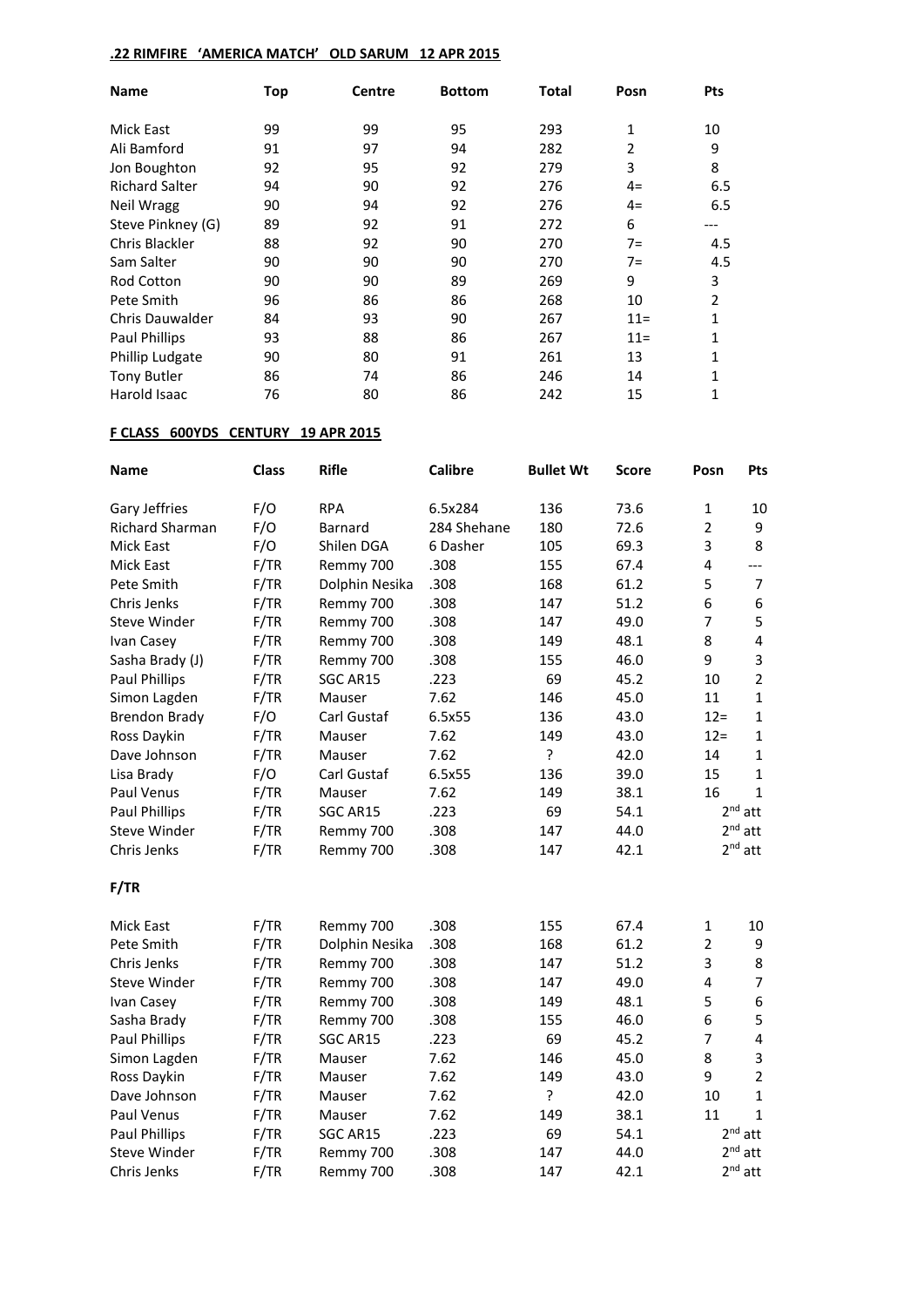### **.22 RIMFIRE PRONE 100YDS ANDOVER 26 APR 2015**

| Name          | <b>Score</b> | Posn | <b>Pts</b> |
|---------------|--------------|------|------------|
| James Bowhill | 131          | 1    | 10         |
| Ivan Casey    | 110          | 2    | q          |
| Paul Venus    | 102          | 3    | 8          |
| Dave Johnson  | 98           |      |            |

### **GALLERY RIFLE (CF) OFFHAND 25M OLD SARUM 3 MAY 2015**

| <b>Name</b>          | Top | <b>Bottom</b> | <b>Total</b> | Posn      | Pts            |
|----------------------|-----|---------------|--------------|-----------|----------------|
| Mick East            | 148 | 147           | 295          | 1         | 10             |
| <b>Steve Mercer</b>  | 131 | 142           | 273          | 2         | 9              |
| <b>Matt Mercer</b>   | 134 | 137           | 271          | $3=$      | 7.5            |
| Simon Osborne        | 138 | 133           | 271          | $3=$      | 7.5            |
| lan Smedley          | 132 | 134           | 266          | 5         | 6              |
| Chris Blackler       | 129 | 133           | 262          | 6         | 5              |
| <b>Steve Monk</b>    | 122 | 138           | 260          | 7         | 4              |
| <b>Paul Phillips</b> | 131 | 127           | 258          | 8         | 3              |
| <b>Steve Pinkney</b> | 131 | 126           | 257          | 9         | $\overline{2}$ |
| Harold Isaac         | 124 | 127           | 251          | 10        | $\mathbf{1}$   |
| Chris Dauwalder      | 113 | 132           | 245          | 11        | 1              |
| <b>Rod Cotton</b>    | 112 | 101           | 213          | 12        | 1              |
| Doug Morley          | 91  | 104           | 195          | 13        | 1              |
| Mike Boakes          | 98  | 94            | 192          | 14        | 1              |
| Chris Blackler       | 139 | 138           | 277          | $2nd$ att |                |

# **GALLERY RIFLE (CF) 'AMERICA MATCH' OLD SARUM 3 MAY 2015**

| <b>Name</b>            | Top    | <b>Centre</b> | <b>Bottom</b> | Total | Posn         | Pts            |
|------------------------|--------|---------------|---------------|-------|--------------|----------------|
| lan Smedley            | 94     | 93            | 94            | 281   | $\mathbf{1}$ | 10             |
| Chris Blackler         | 89     |               | 88            | 270   | $2 =$        | 8.5            |
| Matt Mercer            | 95     | 85            | 90            | 270   | $2 =$        | 8.5            |
| Mick East              | 97     | 86            | 84            | 267   | 4            | 7              |
| <b>Richard Clapp</b>   | 93     | 90            | 81            | 264   | 5            | 6              |
| Paul Phillips          | 81     | 91            | 88            | 260   | 6            | 5              |
| <b>Chris Dauwalder</b> | 88     | 87            | 84            | 259   | 7            | 4              |
| <b>Steve Monk</b>      | 86     | 83            | 88            | 257   | 8            | 3              |
| Simon Osborne          | 90     | 87            | 77            | 254   | 9            | $\overline{2}$ |
| <b>Steve Mercer</b>    | 87     | 81            | 84            | 252   | 10           | 1              |
| Sam Salter             | 84     | 76            | 80            | 240   | 11           | 1              |
| Harold Isaac           | 82     | 82            | 74            | 238   | 12           | 1              |
| Steve Pinkney          | 80(11) | 75(9)         | 77            | 232   | 13           | 1              |
| Jerry Levine           | 79     | 67            | 71            | 217   | 14           | 1              |
| Peter Kiv              | 79     | 68            | 61            | 208   | 15           | 1              |
| Doug Morley            | 71     | 56            | 57            | 184   | 16           | $\mathbf{1}$   |
| Martin Wilson          | 38     | 66            | 62            | 166   | 17           | $\mathbf{1}$   |
| <b>Thomas Kulitz</b>   | 60     | 46            | 37            | 143   | 18           | $\mathbf{1}$   |
| Elke Schaub            | 51     | 4             | 29            | 84    | 19           | 1              |
| Chris Blackler         | 93     | 91            | 91            | 275   | $2nd$ att    |                |
| <b>Steve Pinkney</b>   | 84     | 83            | 68            | 235   | $2nd$ att    |                |
| Martin Wilson          | 79     | 72            | 78            | 229   | $2nd$ att    |                |
|                        |        |               |               |       |              |                |

# **.22 RIMFIRE BENCHREST GROUPING 25M OLD SARUM 3 MAY 2015 Semi-auto only**

| <b>Name</b>            | <b>Rifle</b>       | Ammo                   | Gp1   | Gp <sub>2</sub> | Gp3   | Gp4   | Agg    | Posn     | <b>Pts</b> |
|------------------------|--------------------|------------------------|-------|-----------------|-------|-------|--------|----------|------------|
| Mick East              | MOA 10/22          | SK Rifle Match         | 0.214 | 0.249           | 0.305 | 0.272 | 0.2600 |          | 10         |
| <b>Chris Dauwalder</b> | 'Ruger' 10/22      | Elev Tenex             | 0.471 | 0.682           | 0.395 | 0.369 | 0.4795 |          | -9         |
| Paul Phillips          | Colt M4            | <b>RWS Target</b>      | 0.424 | 0.424           | 0.310 | 0.841 | 0.4998 |          | 8          |
| Harold Isaac           | <b>Ruger 10/22</b> | <b>CCI Mini Mag</b>    | 0.532 | 0.612           | 0.497 | 0.530 | 0.5428 | 4        |            |
| <b>Rod Cotton</b>      | Ruger 10/22        | CCI                    | 0.698 | 0.576           | 0.527 | 0.606 | 0.6018 |          | 6          |
| Ian Smedley            | Colt M4            | RWS Target Rifle 0.656 |       | 0.972           | 1.082 | 0.513 | 0.8058 | 6        |            |
| Doug Morley            | <b>BRNO 452</b>    | Geco Sub               | 0.593 | 0.591           | 0.595 | 0.529 | 0.5770 | B/Action |            |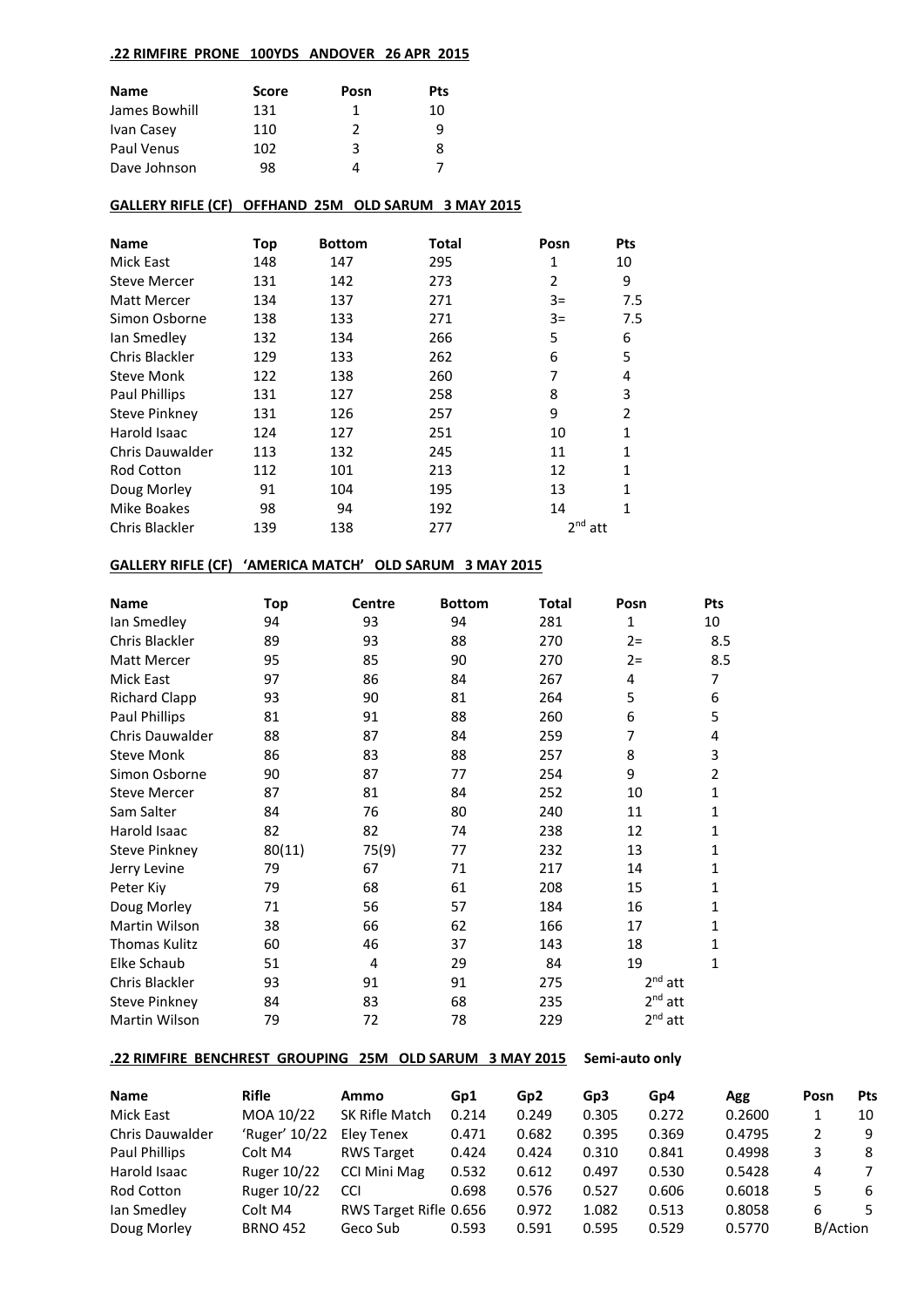# **.22 RIMFIRE OFFHAND 25M OLD SARUM 10 MAY 2015**

| <b>Name</b>          | Top | <b>Bottom</b> | <b>Total</b> | Posn   | Pts          |
|----------------------|-----|---------------|--------------|--------|--------------|
| Mick East            | 148 | 144           | 292          | 1      | 10           |
| Graham Downer        | 143 | 146           | 289          | $2 =$  | 8.5          |
| Ed Warden            | 145 | 144           | 289          | $2 =$  | 8.5          |
| Chris Dauwalder      | 146 | 139           | 285          | 4      | 7            |
| <b>Steve Pinkney</b> | 143 | 139           | 282          | $5=$   | 5.5          |
| lan Smedley          | 139 | 143           | 282          | $5=$   | 5.5          |
| Simon Osborne        | 141 | 138           | 279          | 7      | 4            |
| Pete Smith           | 142 | 136           | 278          | 8      | 3            |
| Chris Blackler       | 134 | 140           | 274          | $9=$   | 1.5          |
| Jason Slater         | 139 | 135           | 274          | $9=$   | 1.5          |
| Paul Phillips        | 131 | 141           | 272          | $11 =$ | $\mathbf{1}$ |
| Ross Pritchard       | 135 | 137           | 272          | $11 =$ | $\mathbf{1}$ |
| Harold Isaac         | 135 | 135           | 270          | $13=$  | $\mathbf{1}$ |
| Simon Lagden         | 134 | 136           | 270          | $13=$  | $\mathbf{1}$ |
| <b>Brendon Brady</b> | 128 | 130           | 258          | 15     | 1            |
| John Turnham         | 121 | 133           | 254          | 16     | $\mathbf{1}$ |
| David Shepherd       | 125 | 119           | 244          | 17     | $\mathbf{1}$ |
| Lisa Brady           | 117 | 118           | 235          | 18     | $\mathbf{1}$ |
| Phil Dix (G)         | 109 | 123           | 232          | 19     |              |
| Adrian Cross (G)     | 107 | 120           | 227          | 20     |              |
| Sasha Brady          | 118 | 104           | 222          | 21     |              |
| Mike Boakes          | 68  | 104           | 172          | 22     | $\mathbf{1}$ |

# **.22 RIMFIRE 'TIMED & PRECISION 1' OLD SARUM 10 MAY 2015**

| <b>Name</b>          | <b>P1</b> | P <sub>2</sub> | P <sub>3</sub> | Total  | Posn           | Pts            |
|----------------------|-----------|----------------|----------------|--------|----------------|----------------|
| lan Smedley          | 120.4     | 120.2          | 60.1           | 300.6  | $\mathbf{1}$   | 10             |
| Ed Warden            | 119.7     | 118.5          | 60.5           | 297.17 | $\overline{2}$ | 9              |
| <b>Mick East</b>     | 119.7     | 119.5          | 59.4           | 297.16 | 3              | 8              |
| Graham Downer        | 114.3     | 118.4          | 60.4           | 292.11 | 4              | 7              |
| Chris Dauwalder      | 119.3     | 114.2          | 59.3           | 292.8  | 5              | 6              |
| Sam Salter           | 116.2     | 117.3          | 59.2           | 292.7  | 6              | 5              |
| Chris Blackler       | 119.3     | 117.3          | 55.0           | 291.6  | 7              | 4              |
| Ross Pritchard       | 116.1     | 114.3          | 59.2           | 289.6  | 8              | 3              |
| Simon Osborne        | 114.2     | 116.2          | 59.1           | 289.5  | 9              | $\overline{2}$ |
| Pete Smith           | 118.3     | 115.0          | 56.0           | 289.3  | 10             | $\mathbf{1}$   |
| Paul Phillips        | 117.2     | 113.5          | 58.1           | 288.8  | 11             | $\mathbf{1}$   |
| <b>Steve Pinkney</b> | 112.1     | 113.0          | 59.0           | 284.1  | 12             | 1              |
| Lloyd Davy           | 109.0     | 113.2          | 58.1           | 280.3  | 13             | $\mathbf{1}$   |
| Harold Isaac         | 113.0     | 110.0          | 57.1           | 280.1  | 14             | 1              |
| Phil Ludgate         | 111.2     | 111.3          | 56.1           | 278.6  | 15             | 1              |
| Adrian Cross (G)     | 105.1     | 112.2          | 57.0           | 274.3  | 16             |                |
| Simon Lagden         | 111.2     | 100.2          | 55.0           | 266.4  | 17             | 1              |
| Mike Boakes          | 98.1      | 106.2          | 57.1           | 261.4  | 18             | 1              |
| Mick East            | 120.8     | 119.4          | 59.2           | 298.14 | $2nd$ att      |                |
| lan Smedley          | 119.5     | 119.6          | 60.3           | 298.14 | $2nd$ att      |                |
| Pete Smith           | 119.5     | 114.0          | 58.2           | 291.7  | $2nd$ att      |                |
| Ed Warden            | 108.1     | 115.2          | 60.3           | 283.6  | $2nd$ att      |                |
| Lloyd Davy           | 111.1     | 108.0          | 57.0           | 276.1  | $2nd$ att      |                |
| Chris Blackler       | 99.0      | 113.2          | 59.3           | 271.5  | $2nd$ att      | Iron           |

# **.22 RIMFIRE BENCHREST 25M OLD SARUM 10 MAY 2015**

| <b>Name</b>          | <b>Rifle</b>       | Ammo                | <b>Score</b> | Posn          | <b>Points</b> |
|----------------------|--------------------|---------------------|--------------|---------------|---------------|
| Pete Smith           | Anschutz 54        | <b>RWS Match</b>    | 246.12       | 1             | 10            |
| Ross Pritchard       | Anschutz 54        | <b>RWS Match</b>    | 245.11       | $\mathcal{P}$ | 9             |
| <b>Paul Phillips</b> | Anschutz 54        | <b>RWS Target</b>   | 244.6        | 3             | 8             |
| Mick East            | <b>BSA Int Mk2</b> | SK Rifle Match      | 243.10       | 4             | 7             |
| Sam Salter           | Anschutz 54        | Lapua               | 237.5        | 5             | 6             |
| Harold Isaac         | <b>BSA Int Mk2</b> | <b>CCI</b>          | 235.8        | 6             | 5             |
| <b>Brendon Brady</b> | Anschutz 54        | <b>CCI Mini Mag</b> | 229.4        | 7             | 4             |
| Phil Dix (G)         | <b>Ruger 10/22</b> |                     | 46.0         | 8             |               |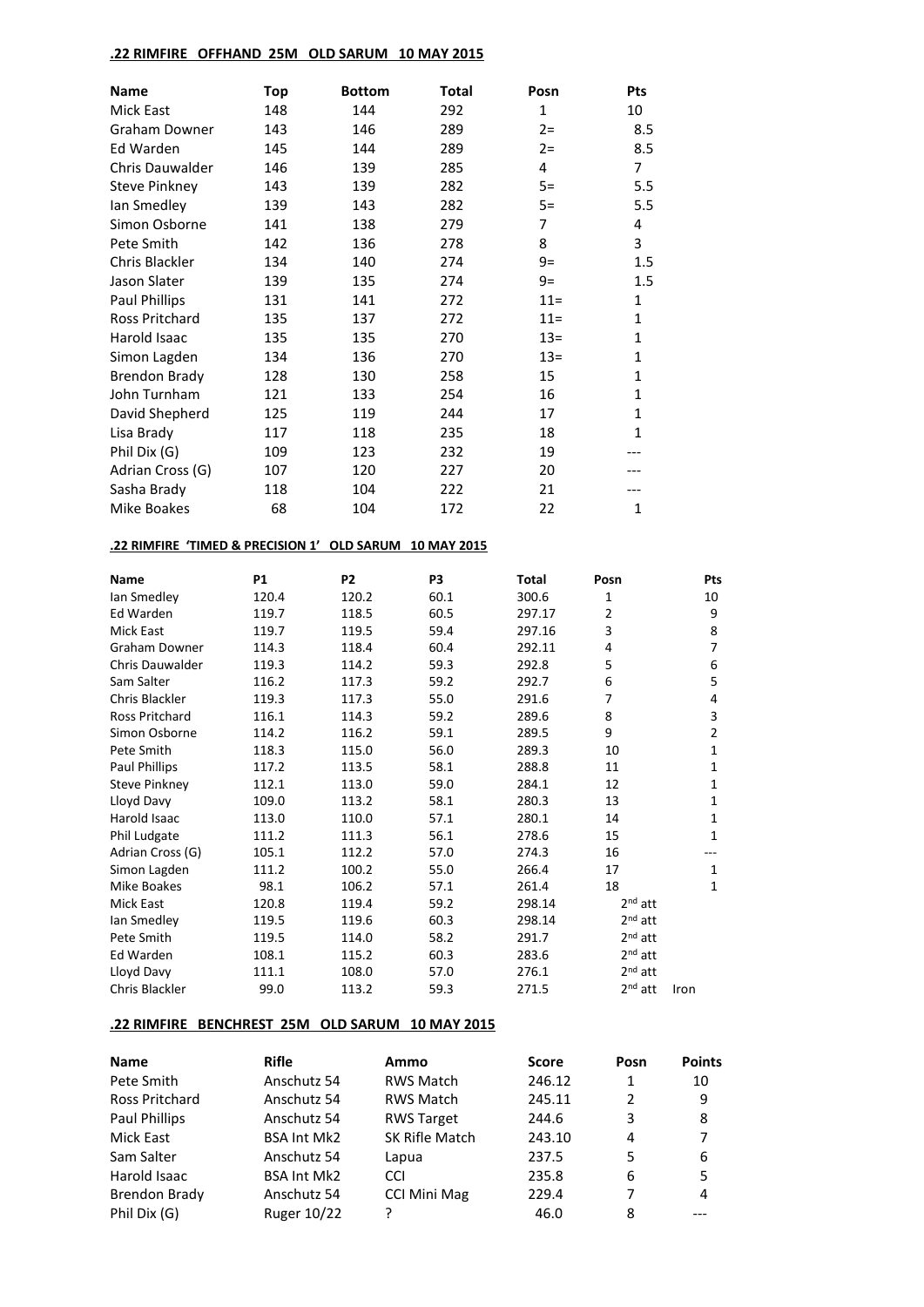# **AGGREGATE RESULTS 1 JULY 2014 – 30 JUNE 2015**

| Name                   | 10 Aug | 14 Sep         | 19 Oct         | 16 Nov         | 14 Dec         | 15 Feb         | 8 Mar          | 19 Apr         | <b>Total</b>   |
|------------------------|--------|----------------|----------------|----------------|----------------|----------------|----------------|----------------|----------------|
| <b>Mick East</b>       |        | 10             | 9              |                |                | 10             | 10             | 8              | 47             |
| Gary Jeffries          | 9      | 7              | 3              |                | 6              | 6              | 7              | 10             | 45             |
| Sam Salter             |        | 9              | 6              | 8              | 5              | 8              | 9              |                | 45             |
| <b>Richard Sharman</b> | 10     |                | $\overline{7}$ | 10             |                |                | 8              | 9              | 44             |
| Pete Smith             |        |                | 5              | 7              | 9              | 5              | 6              | $\overline{7}$ | 39             |
| lan Smedley            |        | 8              | 8              | 6              | 7              | $\overline{7}$ |                |                | 36             |
| Ross Pritchard         |        |                | 10             | 9              |                | 9              |                |                | 28             |
| Graham Downer          | 7      |                |                |                | 8              | $\overline{2}$ | 4              |                | 21             |
| Ivan Casey             |        | $\overline{2}$ | $\overline{2}$ | $\overline{2}$ | $\mathbf{1}$   | 3              | $\overline{2}$ | 4              | 15             |
| Julian Mackie          |        | 4              |                |                | 10             |                |                |                | 14             |
| <b>Steve Winder</b>    |        | 6              | $\mathbf 1$    |                | $\mathbf{1}$   |                | 1              | 5              | 14             |
| Steve Jugg             | 8      |                |                |                |                |                | 5              |                | 13             |
| Chris Jenks            |        | 5              | $\mathbf 1$    |                |                |                |                | 6              | 12             |
| <b>Paul Phillips</b>   |        |                | 4              |                |                | 4              |                | $\overline{2}$ | 10             |
| Simon Lagden           |        |                |                | 5              | $\mathbf{1}$   | $\mathbf 1$    | 1              | $\mathbf 1$    | 9              |
| Sasha Brady            |        |                |                |                | $\overline{2}$ |                | $\mathbf 1$    | 3              | 6              |
| <b>Simon Rogers</b>    | 6      |                |                |                |                |                |                |                | 6              |
| <b>Matt Grant</b>      |        | 3              | $\mathbf{1}$   |                |                | $\mathbf{1}$   |                |                | 5              |
| Jon Boughton           |        |                |                |                | 4              |                |                |                | $\overline{4}$ |
| Mike Lloyd             |        |                |                | 4              |                |                |                |                | 4              |
| <b>Chris Dauwalder</b> |        |                |                |                | 3              |                |                |                | 3              |
| ?? Levine              |        |                |                |                |                |                | 3              |                | 3              |
| Jules Zanchi           |        |                |                | 3              |                |                |                |                | 3              |
| <b>Brendon Brady</b>   |        |                |                |                | $\mathbf{1}$   |                |                | $\mathbf 1$    | $\overline{2}$ |
| <b>Noel Smith</b>      |        |                |                |                | $\mathbf{1}$   | $\mathbf{1}$   |                |                | $\overline{2}$ |
| Ali Bamford            |        |                |                | $\mathbf{1}$   |                |                |                |                | $\mathbf{1}$   |
| <b>Steve Monk</b>      |        |                |                |                |                | $\mathbf{1}$   |                |                | $\mathbf{1}$   |
| Ross Daykin            |        |                |                |                |                |                |                | $\mathbf{1}$   | 1              |
| Dave Johnson           |        |                |                |                |                |                |                | $\mathbf 1$    | $\mathbf{1}$   |
| Lisa Brady             |        |                |                |                |                |                |                | $\mathbf 1$    | $\mathbf{1}$   |
| Paul Venus             |        |                |                |                |                |                |                | $\mathbf{1}$   | $\mathbf 1$    |

**F Class Open** (Best 6 to count) A total of **31** members took part in these competitions.

**F Class TR** (Best 6 to count) A total of **28** members took part in these competitions.

| Name                  | 10 Aug | 14 Sep         | 19 Oct         | 16 Nov         | 14 Dec         | 15 Feb         | 8 Mar          | 19 Apr         | Total                   |
|-----------------------|--------|----------------|----------------|----------------|----------------|----------------|----------------|----------------|-------------------------|
| Pete Smith            |        |                | 9              | 10             | 9              | 9              | 10             | 9              | 56                      |
| lan Smedley           |        | 10             | 10             | 9              | 6              | 10             |                |                | 45                      |
| <b>Mick East</b>      |        | 9              | 8              |                |                | 8              | 9              | 10             | 44                      |
| Gary Jeffries         | 10     | 8              | 6              |                |                | 5.5            | $\overline{4}$ |                | 33.5                    |
| Ivan Casey            |        | 3              | 5              | 5              | $\mathbf{1}$   | 4              | 6              | 6              | 29                      |
| <b>Graham Downer</b>  | 9      |                |                |                | 8              | 3              | 8              |                | 28                      |
| <b>Steve Winder</b>   |        | $\overline{7}$ | 2.5            |                | $\mathbf{1}$   |                | 5              | 7              | 22.5                    |
| Chris Jenks           |        | 6              | 4              |                |                |                |                | 8              | 18                      |
| <b>Paul Phillips</b>  |        |                | $\overline{7}$ |                |                | 5.5            |                | $\overline{4}$ | 16.5                    |
| Simon Lagden          |        |                |                | 8              | 1              | 1              | $\overline{2}$ | 3              | 15                      |
| Julian Mackie         |        | 5              |                |                | 10             |                |                |                | 15                      |
| Sasha Brady           |        |                |                |                | 3              |                | 3              | 5              | 11                      |
| Matt Grant            |        | 4              | 2.5            |                |                | $\overline{2}$ |                |                | 8.5                     |
| <b>Simon Rogers</b>   | 8      |                |                |                |                |                |                |                | 8                       |
| ?? Levine             |        |                |                |                |                |                | $\overline{7}$ |                | $\overline{7}$          |
| Mike Lloyd            |        |                |                | $\overline{7}$ |                |                |                |                | $\overline{7}$          |
| <b>Ross Pritchard</b> |        |                |                |                |                | $\overline{7}$ |                |                | $\overline{7}$          |
| Sam Salter            |        |                |                |                | 7              |                |                |                | $\overline{7}$          |
| Jules Zanchi          |        |                |                | 6              |                |                |                |                | 6                       |
| Jon Boughton          |        |                |                |                | 5              |                |                |                | 5                       |
| Ali Bamford           |        |                |                | 4              |                |                |                |                | $\overline{\mathbf{4}}$ |
| Chris Dauwalder       |        |                |                |                | 4              |                |                |                | 4                       |
| <b>Brendon Brady</b>  |        |                |                |                | $\overline{2}$ |                |                |                | $\overline{2}$          |
| Ross Daykin           |        |                |                |                |                |                |                | $\overline{2}$ | $\overline{2}$          |
| Noel Smith            |        |                |                |                | $\mathbf{1}$   | $\mathbf{1}$   |                |                | $\overline{2}$          |
| <b>Steve Monk</b>     |        |                |                |                |                | $\mathbf{1}$   |                |                | $\mathbf{1}$            |
| Dave Johnson          |        |                |                |                |                |                |                | $\mathbf{1}$   | $\mathbf 1$             |
| Paul Venus            |        |                |                |                |                |                |                | $\mathbf{1}$   | $\mathbf 1$             |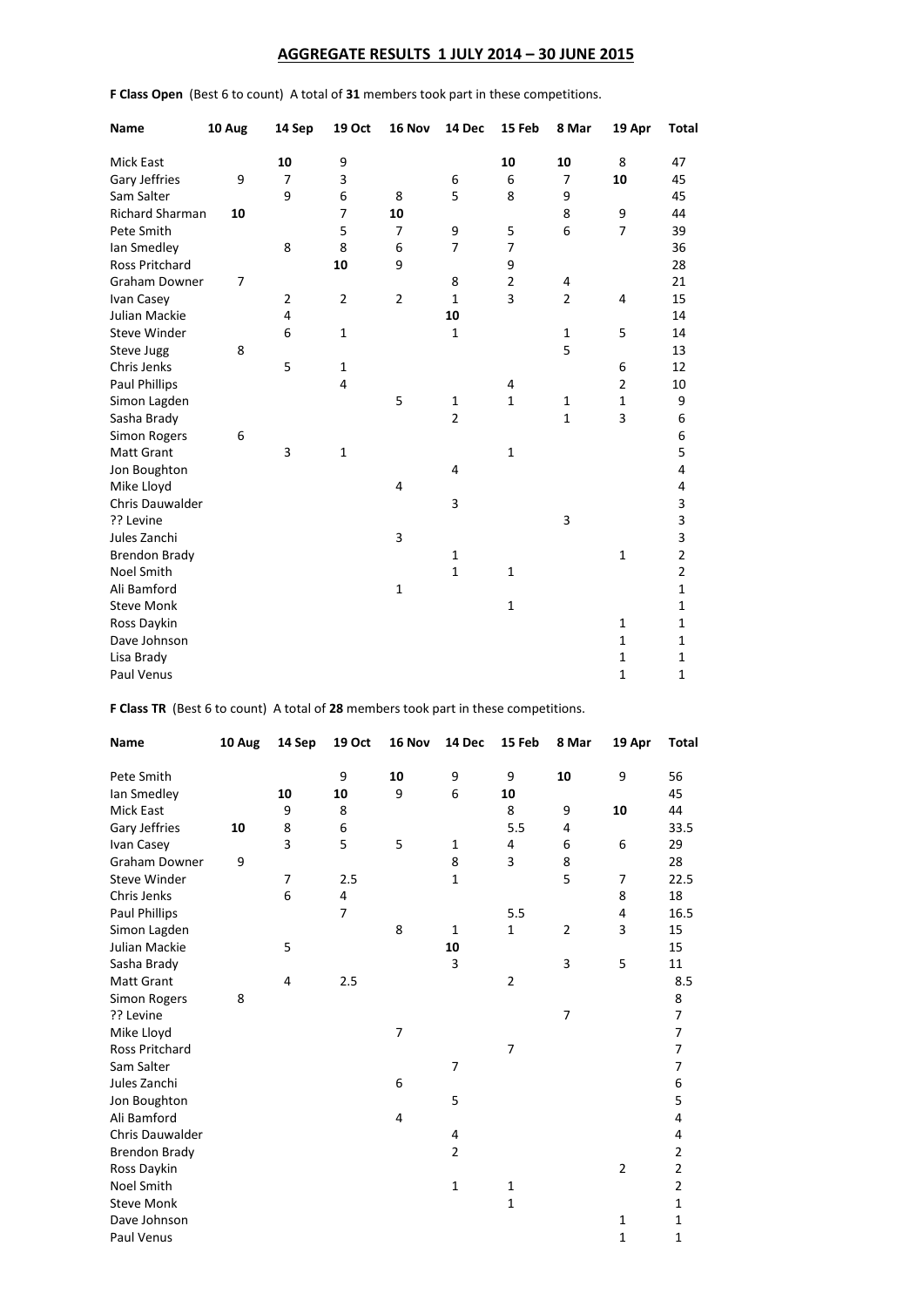| Name                  |    |                |                | 13 Jul 31 Aug 28 Sep 9 Nov 30 Nov 28 Dec 25 Jan 22 Feb |                  |                |    |                |                |                | 15 Mar 29 Mar 26 Apr Total |                |
|-----------------------|----|----------------|----------------|--------------------------------------------------------|------------------|----------------|----|----------------|----------------|----------------|----------------------------|----------------|
| Ivan Casey            | 7  | 6              | 5              | 8                                                      | $\boldsymbol{9}$ | 10             | 10 | 8              | 9              | 8              | 9                          | 71             |
| James Bowhill         | 10 |                | 3              | 10                                                     |                  |                |    | 10             | 10             | 9              | 10                         | 62             |
|                       |    |                |                |                                                        |                  |                |    |                |                |                |                            |                |
| Mike Lloyd            |    |                |                | 9                                                      | 8                | 9              |    | $\overline{7}$ |                |                |                            | 33             |
| Pete Smith            |    | 10             | 8              |                                                        | 10               |                |    |                |                |                |                            | 28             |
| <b>Nancy Sheering</b> |    |                | 6              | $\overline{7}$                                         |                  |                | 8  |                |                | $\overline{7}$ |                            | 28             |
| Paul Phillips         | 9  | 9              | 9              |                                                        |                  |                |    |                |                |                |                            | 27             |
| <b>Bruce Ellis</b>    |    |                |                | 6                                                      |                  |                | 7  |                |                | 10             |                            | 23             |
| Jason Slater          |    | 8              | 7              |                                                        |                  |                |    |                | 8              |                |                            | 23             |
| <b>Thomas Kulisz</b>  | 5  |                | 4              |                                                        | 3                |                | 5  |                | 4              |                |                            | 21             |
| Elka Schaub           |    |                | $\mathbf{1}$   |                                                        | 6                |                | 6  | 5              |                |                |                            | 18             |
| Mel Clifford          |    |                |                |                                                        | 8                |                | 9  |                |                |                |                            | 17             |
| lan Smedley           | 8  | $\overline{7}$ |                |                                                        |                  |                |    |                |                |                |                            | 15             |
| JohnMcCabe            |    |                |                |                                                        | 7                | $\overline{7}$ |    |                |                |                |                            | 14             |
| Philip Ludgate        | 4  | 5              |                |                                                        | 5                |                |    |                |                |                |                            | 14             |
| David Johnson         |    |                |                |                                                        |                  |                |    |                | 6              |                | $\overline{7}$             | 13             |
| Paul Venus            |    |                |                |                                                        |                  |                |    |                | 5              |                | 8                          | 13             |
| Jason Vaughan         |    |                |                |                                                        | 5                |                |    |                |                | 6              |                            | 11             |
| Simon Lagden          |    |                |                | $\overline{4}$                                         |                  |                |    | 6              |                |                |                            | 10             |
| Julian Mackie         |    |                | 10             |                                                        |                  |                |    |                |                |                |                            | 10             |
| Jeremy Levine         |    |                |                |                                                        |                  |                |    | 9              |                |                |                            | 9              |
| <b>Tom Raud</b>       | 6  |                | $\overline{2}$ |                                                        |                  |                |    |                |                |                |                            | 8              |
| John Turnham          |    |                |                |                                                        |                  |                |    |                | $\overline{7}$ |                |                            | $\overline{7}$ |
| Alan Clifford         |    |                |                |                                                        | 6                |                |    |                |                |                |                            | 6              |
| John Fenston          |    |                |                | 5                                                      |                  |                |    |                |                |                |                            | 5              |
| Rod Cotton            |    |                |                |                                                        | 4                |                |    |                |                |                |                            | 4              |
| Simon Raud            | 3  |                | 1              |                                                        |                  |                |    |                |                |                |                            | 4              |

**.22 Rimfire Prone** (Best 8 to count) A total of **26** members took part in these competitions.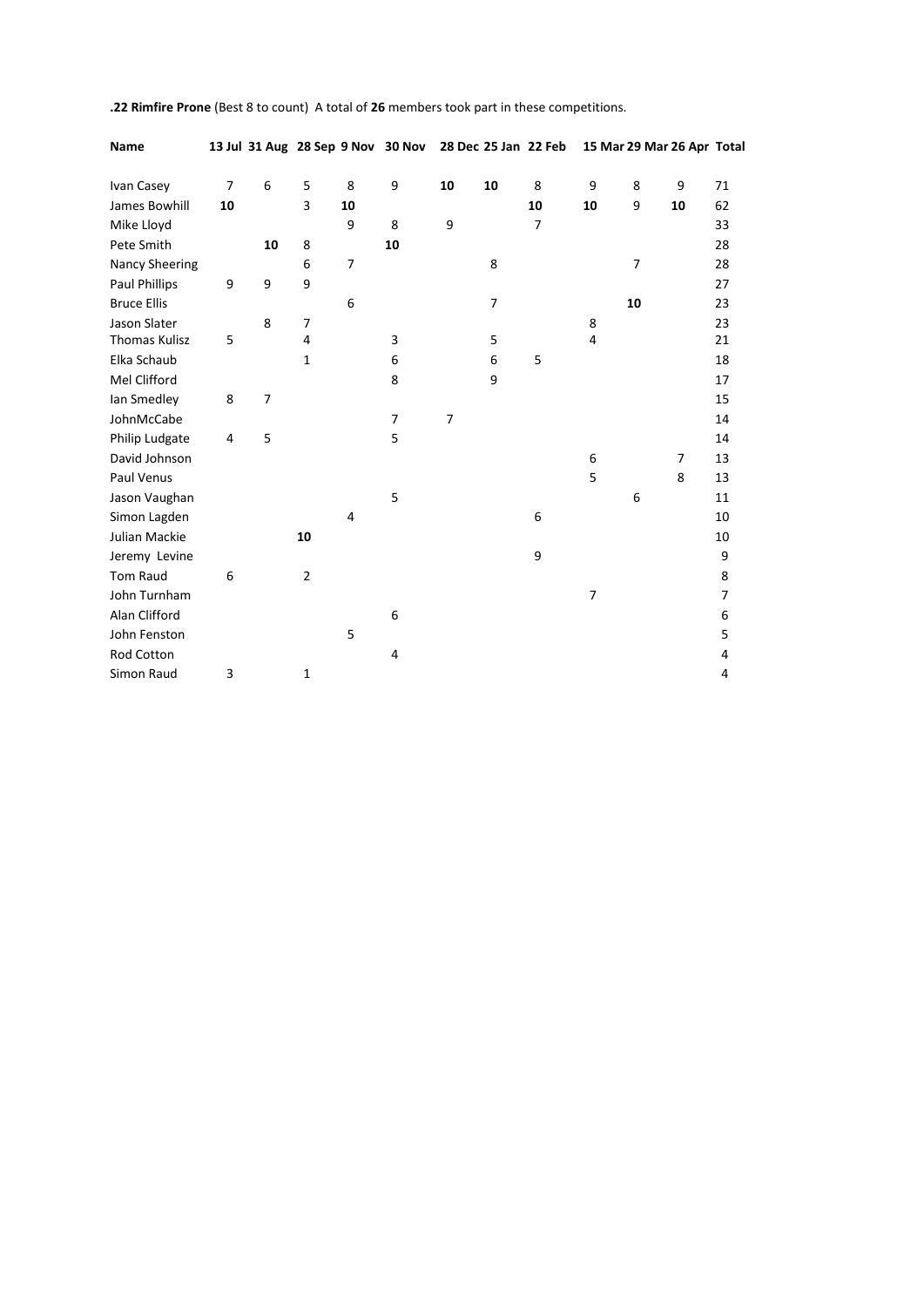| Name                  | 21 Sep         |                         |                | 26 Oct 2 Nov 23 Nov     | 11 Jan 8 Feb   |                | 5 Apr          | 3 May          | 10 May         | Total          |
|-----------------------|----------------|-------------------------|----------------|-------------------------|----------------|----------------|----------------|----------------|----------------|----------------|
| <b>Mick East</b>      | 9              |                         | 9.5            | 10                      | 10             | 10             | 10             | 10             | $\overline{7}$ | 59.5           |
| Paul Phillips         | $\overline{7}$ |                         |                | 8                       | 6              | 8              | 9              | 8              | 8              | 48             |
| lan Smedley           | 10             | 10                      | 7              | 5                       | 5              | $\overline{7}$ | 8              | 5              |                | 47             |
| Pete Smith            |                | 9                       |                | 9                       | 7.5            | 9              |                |                | 10             | 44.5           |
| <b>Ross Pritchard</b> |                |                         | 9.5            |                         | 7.5            | 5              |                |                | 9              | 31             |
| Chris Dauwalder       |                | 5                       | 8              |                         |                | $\overline{4}$ | 3              | 9              |                | 29             |
| Ivan Casey            |                | 8                       |                |                         | 4              | 6              | 5              |                |                | 23             |
| Graham Downer         |                |                         | 6              |                         | 9              |                | $\overline{7}$ |                |                | 22             |
| Harold Isaac          | 3              |                         | $\mathbf 1$    |                         |                |                | 6              | $\overline{7}$ | 5              | 22             |
| Sam Salter            |                | 7                       |                |                         | 3              |                | 4              |                | 6              | 20             |
| Rod Cotton            | 4              | 3                       | $\overline{2}$ |                         | $\mathbf{1}$   |                | $\overline{2}$ | 6              |                | 18             |
| <b>Tony Butler</b>    | 6              | $\overline{\mathbf{4}}$ | 4              |                         | $\mathbf{1}$   |                | $\mathbf{1}$   |                |                | 16             |
| Simon East            | 8              |                         |                |                         |                |                |                |                |                | 8              |
| Doug Morley           |                |                         |                | 7                       |                | $\mathbf{1}$   |                |                |                | 8              |
| Simon Aldridge        |                |                         | 5              |                         | $\overline{2}$ |                |                |                |                | 7              |
| <b>Brendon Brady</b>  |                |                         |                |                         |                | 3              |                |                | $\overline{4}$ | $\overline{7}$ |
| Julian Mackie         |                |                         |                | 6                       |                |                |                |                |                | 6              |
| Simon Porter          |                | 6                       |                |                         |                |                |                |                |                | 6              |
| Tom Raud              | 5              |                         |                |                         |                |                |                |                |                | 5              |
| <b>Steve Mercer</b>   |                |                         |                | $\overline{\mathbf{4}}$ |                |                |                |                |                | 4              |
| Olly Aldridge         |                |                         | 3              |                         |                |                |                |                |                | 3              |
| Sasha Brady           |                |                         |                |                         | $\mathbf{1}$   | $\overline{2}$ |                |                |                | 3              |
| John Fenston          |                | $\overline{2}$          | $\mathbf 1$    |                         |                |                |                |                |                | 3              |
| Simon Raud            | $\overline{2}$ |                         |                |                         |                |                |                |                |                | $\overline{2}$ |
| Matt Grant            |                | $\mathbf{1}$            |                |                         |                |                |                |                |                | $\mathbf{1}$   |
| Josh Winder           |                |                         | $\mathbf{1}$   |                         |                |                |                |                |                | $\mathbf{1}$   |
| Norman Williamson     |                |                         |                |                         | $\mathbf{1}$   |                |                |                |                | $\mathbf{1}$   |
| Mike Lloyd            |                |                         |                |                         | $\mathbf{1}$   |                |                |                |                | $\mathbf{1}$   |
| Lisa Brady            |                |                         |                |                         | $\mathbf{1}$   |                |                |                |                | $\mathbf{1}$   |
| Phil Ludgate          |                |                         |                |                         | $\mathbf{1}$   |                |                |                |                | $\mathbf{1}$   |
| Simon Lagden          |                |                         |                |                         |                |                | $\mathbf{1}$   |                |                | $\mathbf{1}$   |

**.22 Rimfire – Benchrest** (Best 6 to count) A total of **31** members took part in these competitions.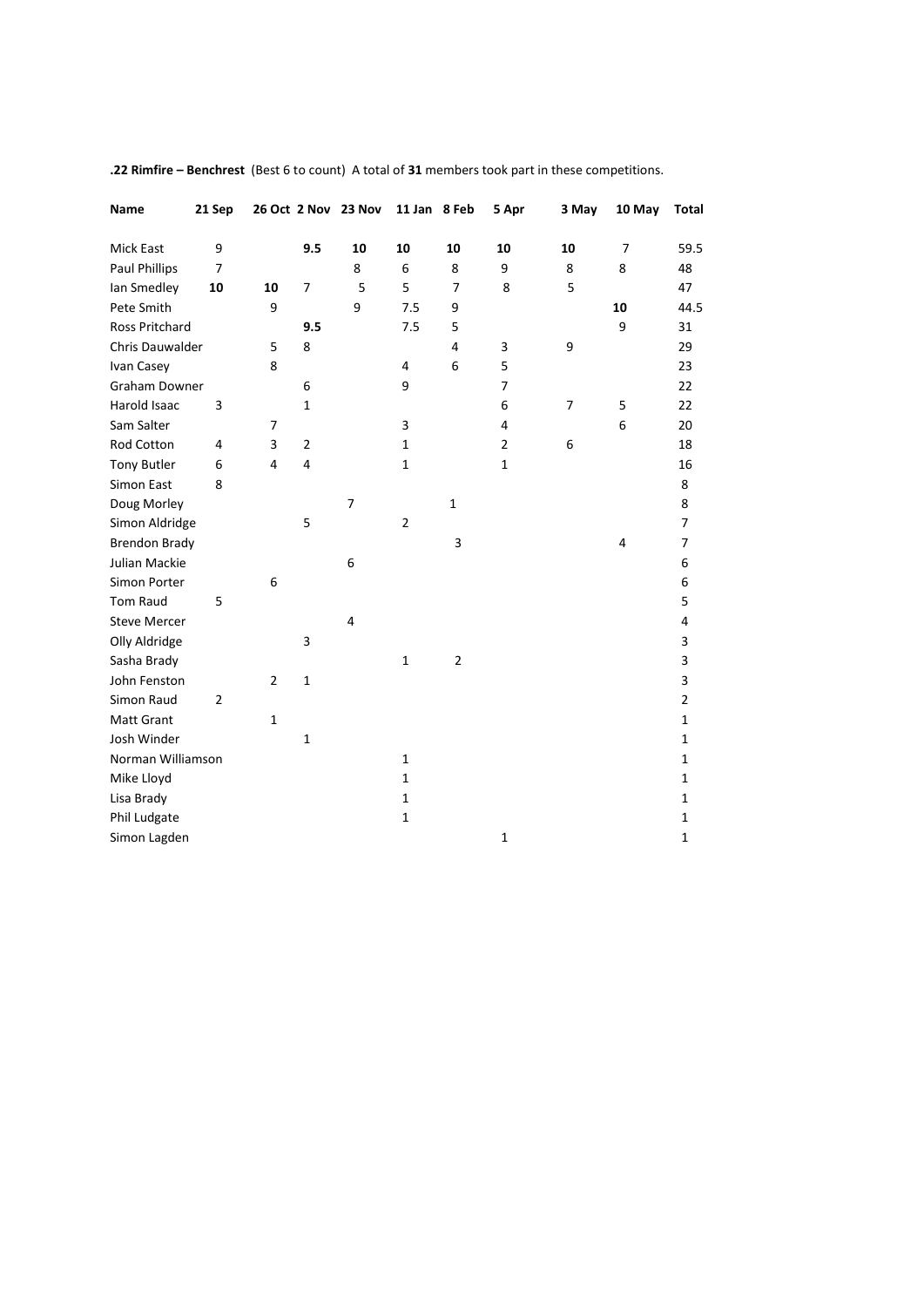| Name                 | 20 Jul       | 5 Oct          | 2 Nov          | 7 Dec          | 4 Jan          | 1 Feb          | 22 Mar         | 12 Apr       | 10 May       | Total          |
|----------------------|--------------|----------------|----------------|----------------|----------------|----------------|----------------|--------------|--------------|----------------|
|                      |              |                |                |                |                |                |                |              |              |                |
| <b>Mick East</b>     | 10           | 9              | 10             | 10             | 10             | 9.5            | 10             | 10           | 10           | 60             |
| Ian Smedley          | 9            | $\overline{7}$ | 9              | 9              |                | 6              | 9              |              | 5.5          | 49             |
| Chris Dauwalder      |              | 8              | 4              | 7.5            | 9              | 9.5            | 6.5            | 7            | 7            | 48             |
| <b>Steve Mercer</b>  |              | 3              | 5              | 6              |                | 8              | 8              | 8            |              | 38             |
| Pete Smith           |              | 6              |                | 5              | 5              | $\mathbf{1}$   | 5              | 1            | 3            | 25             |
| Ross Pritchard       | 4.5          | 5              | 7              | $\mathbf{1}$   | 4              | 3              |                |              | $\mathbf{1}$ | 24.5           |
| Matt Mercer          |              |                |                | 7.5            |                | 7              |                | 9            |              | 23.5           |
| Chris Blackler       |              | $\overline{2}$ |                | $\overline{2}$ | 6.5            | 5              |                | 1.5          | 1.5          | 18.5           |
| <b>Graham Downer</b> |              |                | 6              |                |                |                |                | 3            | 8.5          | 17.5           |
| Ed Warden            |              |                |                |                |                |                |                | 5.5          | 8.5          | 14             |
| Phillip Ludgate      |              | 1              | 1              | 4              | 6.5            |                |                | 1            |              | 13.5           |
| Jon McCabe           |              | 4              |                |                | 8              |                |                |              |              | 12             |
| Simon Osborne        |              |                | 8              |                |                |                |                |              | 4            | 12             |
| <b>Paul Phillips</b> | 8            |                |                |                |                | 1              | 1              | 1            | 1            | 12             |
| <b>Steve Monk</b>    | $\mathbf{1}$ | 1              |                | 1              |                | $\mathbf{1}$   | 6.5            | 1            |              | 11.5           |
| John Thornton        | 2.5          |                | $\mathbf{1}$   | $\mathbf{1}$   | 3              | $\overline{2}$ | 1              | 1            |              | 10.5           |
| Simon East           |              | 10             |                |                |                |                |                |              |              | 10             |
| Sam Salter           | 6            | 1              |                | 1              | 1              |                |                |              |              | 9              |
| <b>Bill Snook</b>    | 1            | 1              | 3              | $\mathbf{1}$   |                |                | $\overline{2}$ | 1            |              | 9              |
| Jason Slater         |              |                |                | 1              |                |                |                | 5.5          | 1.5          | 8              |
| Rod Cotton           |              | 1              | $\mathbf{1}$   | 1              | $\overline{2}$ | $\mathbf{1}$   |                | 1.5          |              | 7.5            |
| Noel Smith           | 7            |                |                |                |                |                |                |              |              | 7              |
| Lloyd Davy           | 4.5          |                |                |                |                |                | $\overline{2}$ |              |              | 6.5            |
| <b>Tony Butler</b>   | $\mathbf{1}$ | 1              | $\mathbf{1}$   |                | 1              | 1              | $\mathbf{1}$   | $\mathbf{1}$ |              | 6              |
| Paul Storrer         |              |                |                | 1              | $\mathbf{1}$   | 4              |                |              |              | 6              |
| Darren Christian     |              | 1              |                | 3              |                |                |                | 1.5          |              | 5.5            |
| <b>Steve Pinkney</b> |              |                |                |                |                |                |                |              | 5.5          | 5.5            |
| <b>Brendon Brady</b> |              |                |                | 1              | 1              |                | 1              | 1            | $\mathbf{1}$ | 5              |
| Sasha Brady          |              |                |                | 1              | 1              |                | 1              | $\mathbf{1}$ | 1            | 5              |
| Harold Isaac         |              | $\mathbf{1}$   | $\mathbf{1}$   |                |                |                | 1              | 1            | 1            | 5              |
| Simon Lagden         |              |                | 1              |                |                | 1              | 1              | 1            | 1            | 5              |
| Gerry Bateman        | 1            | 1              |                | $\mathbf 1$    |                |                |                | 1            |              | 4              |
| Jon Boughton         |              |                |                |                |                |                |                | 4            |              | 4              |
| Lisa Brady           |              |                |                | $\mathbf 1$    | $\mathbf 1$    |                |                |              | $\mathbf 1$  | 3              |
| Dave Jamieson        |              | $\mathbf{1}$   |                |                |                |                | $\mathbf{1}$   | $\mathbf{1}$ |              | 3              |
| Julian Mackie        |              |                |                |                |                |                | $\overline{2}$ | $\mathbf{1}$ |              | 3              |
| David Shepherd       |              |                | $\mathbf{1}$   |                |                |                | $\mathbf 1$    |              | $\mathbf{1}$ | 3              |
| John Turnham         |              |                |                |                |                | $\mathbf 1$    |                | $\mathbf 1$  | $\mathbf 1$  | 3              |
| Ivan Casey           | $2.5$        |                |                |                |                |                |                |              |              | 2.5            |
| Olly Aldridge        |              |                | $\mathbf{1}$   | $\mathbf{1}$   |                |                |                |              |              | $\overline{2}$ |
| Ali Bamford          |              |                |                | $\mathbf 1$    |                |                |                | $\mathbf{1}$ |              | $\overline{2}$ |
| Matt Grant           |              |                | $\overline{2}$ |                |                |                |                |              |              | $\mathbf{2}$   |
| Thomas Kulitz        |              |                |                | $\mathbf 1$    | $\mathbf{1}$   |                |                |              |              | $\overline{2}$ |
| Doug Morley          |              |                |                |                | $\mathbf{1}$   | $\mathbf{1}$   |                |              |              | $\overline{2}$ |
| Hal Bohne            |              |                |                |                |                |                | 2              |              |              | $\overline{2}$ |
| Peter Kiy            |              |                |                |                |                |                | $\overline{2}$ |              |              | $\overline{2}$ |
| John Fenston         |              | 1              |                |                |                |                |                |              |              | $\mathbf{1}$   |
| <b>Brian Ryder</b>   |              |                | $\mathbf 1$    |                |                |                |                |              |              | $\mathbf{1}$   |
| <b>Steve Jugg</b>    |              |                |                | $\mathbf 1$    |                |                |                |              |              | $\mathbf{1}$   |
| Chris Jenks          |              |                |                | $\mathbf 1$    |                |                |                |              |              | $\mathbf{1}$   |
| Elka Schaub          |              |                |                |                | 1              |                |                |              |              | $\mathbf{1}$   |
| Gary Jeffries        |              |                |                |                |                |                | $\mathbf 1$    |              |              | $\mathbf{1}$   |
| Neil Wragg           |              |                |                |                |                |                |                | $\mathbf 1$  |              | $\mathbf{1}$   |
| Martin Wilson        |              |                |                |                |                |                |                | $\mathbf{1}$ |              | $\mathbf{1}$   |
| <b>Richard Clapp</b> |              |                |                |                |                |                |                | $\mathbf 1$  |              | $\mathbf{1}$   |
| Gareth Francis       |              |                |                |                |                |                |                | $\mathbf{1}$ |              | $\mathbf{1}$   |
| Mike Boakes          |              |                |                |                |                |                |                |              | $\mathbf{1}$ | $\mathbf{1}$   |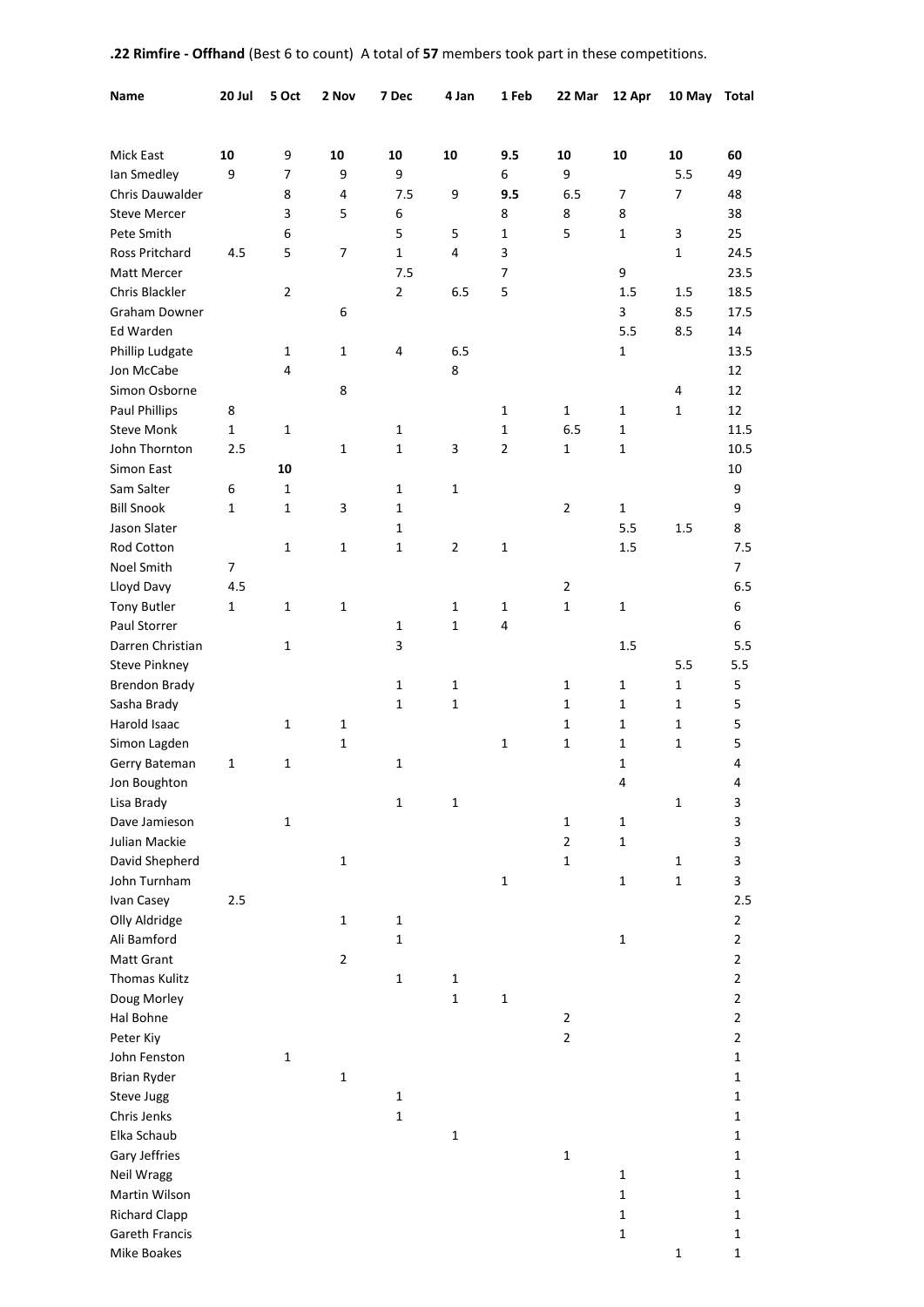| <b>Name</b>           |                |                |                |                |                |                |                |              |                |                | 6 Jul 20 Jul 5 Oct 2 Nov 7 Dec 4 Jan 1 Feb 22 Mar 22 Mar 12 Apr 10 May Total |                |
|-----------------------|----------------|----------------|----------------|----------------|----------------|----------------|----------------|--------------|----------------|----------------|------------------------------------------------------------------------------|----------------|
| Mick East             | 9              | 10             | 10             | $\overline{2}$ | 10             | 10             | 9              | $\mathbf{1}$ | 10             | 10             | 8                                                                            | 78             |
| Ian Smedley           | 5              | 8              | 6              | 10             | 9              |                | 7              | 10           | 8              |                | 10                                                                           | 68             |
| Chris Dauwalder       | 4              |                | 9              | 4              | 4.5            | 9              | 8              | 9            | 9              | $\mathbf{1}$   | 6                                                                            | 58.5           |
| Sam Salter            | 3              | 5              | 3              | 7              | 1              | 6              | 3              | $\mathbf{1}$ | 6              | 4.5            | 5                                                                            | 39.5           |
| <b>Steve Mercer</b>   | 10             |                | 8              | 6              | $\mathbf{1}$   |                | 6              | 8            |                |                |                                                                              | 39             |
| Chris Blackler        | 6.5            |                | 4              |                | 8              | 5              |                |              |                | 4.5            | 4                                                                            | 32             |
| <b>Ross Pritchard</b> | $\overline{2}$ | $\mathbf{1}$   | 5              | 4              | $\mathbf{1}$   | 8              | 4              |              |                |                | 3                                                                            | 28             |
| Paul Phillips         | 6.5            | 6              |                |                |                |                | $\overline{2}$ | 3.5          | 3.5            | $\mathbf{1}$   | $\mathbf{1}$                                                                 | 23.5           |
| Pete Smith            |                |                | $\mathbf{1}$   |                | 4.5            | $\overline{7}$ |                | 1.5          | 5              | $\overline{2}$ | $\mathbf{1}$                                                                 | 22             |
| Ali Bamford           |                | 9              |                |                | $\mathbf 1$    |                |                |              |                | 9              |                                                                              | 19             |
| Darren Christian      | 8              |                | $\overline{7}$ |                | 2.5            |                |                |              |                |                |                                                                              | 17.5           |
| Matt Mercer           |                |                |                |                | 6              |                | 10             |              |                |                |                                                                              | 16             |
| <b>Graham Downer</b>  |                |                |                | 8              |                |                |                |              |                |                | 7                                                                            | 15             |
| Simon Lagden          |                |                |                | 4              |                |                | 5              | $\mathbf{1}$ | $\mathbf{1}$   |                | $\mathbf{1}$                                                                 | 12             |
| Simon Osborne         |                |                |                | 9              |                |                |                |              |                |                | $\overline{2}$                                                               | 11             |
| <b>Steve Monk</b>     |                | $\overline{2}$ | $\mathbf{1}$   |                | $\mathbf 1$    |                | $\mathbf{1}$   | 5.5          |                |                |                                                                              | 10.5           |
| Harold Isaac          |                |                | $\overline{2}$ |                |                |                |                |              |                |                |                                                                              |                |
| John Thornton         | 1              |                |                | $\mathbf{1}$   |                |                |                | 3.5          | $\mathbf{1}$   | $\mathbf{1}$   | 1                                                                            | 10.5           |
|                       |                | $\mathbf{1}$   |                |                | $\mathbf{1}$   | $\mathbf{1}$   | 1              | 5.5          |                |                |                                                                              | 9.5            |
| Martin Wilson         | 1              |                |                |                |                |                |                | 1.5          | 7              |                |                                                                              | 9.5            |
| Rod Cotton            | $\mathbf{1}$   |                | 1              | $\mathbf{1}$   |                | $\overline{2}$ | $\mathbf{1}$   |              |                | 3              |                                                                              | 9              |
| Ed Warden             |                |                |                |                |                |                |                |              |                |                | 9                                                                            | 9              |
| Jon Boughton          |                |                |                |                |                |                |                |              |                | 8              |                                                                              | 8              |
| Julian Mackie         |                |                |                |                |                |                |                | 7            | 1              |                |                                                                              | 8              |
| Lloyd Davy            |                | 3              |                |                |                |                |                | $\mathbf{1}$ | $\overline{2}$ |                | $\mathbf{1}$                                                                 | $\overline{7}$ |
| Steve Jugg            |                |                |                |                | $\overline{7}$ |                |                |              |                |                |                                                                              | $\overline{7}$ |
| Noel Smith            |                | 7              |                |                |                |                |                |              |                |                |                                                                              | $\overline{7}$ |
| <b>Bill Snook</b>     |                | 4              | $\mathbf{1}$   | $\mathbf{1}$   |                |                |                | 1            |                |                |                                                                              | 7              |
| <b>Richard Salter</b> |                |                |                |                |                |                |                |              |                | 6.5            |                                                                              | 6.5            |
| Neil Wragg            |                |                |                |                |                |                |                |              |                | 6.5            |                                                                              | 6.5            |
| <b>Tony Butler</b>    | $\mathbf{1}$   | $\mathbf{1}$   | $\mathbf{1}$   | $\mathbf{1}$   |                | 1              |                |              |                | $\mathbf{1}$   |                                                                              | 6              |
| Paul Storrer          |                |                |                |                | $\mathbf{1}$   | 4              |                |              |                |                |                                                                              | 5              |
| <b>Brendon Brady</b>  |                |                |                |                | $\mathbf{1}$   | 3              |                | 1            |                |                |                                                                              | 5              |
| Gary Jeffries         |                |                |                |                |                |                |                | $\mathbf{1}$ | 3.5            |                |                                                                              | 4.5            |
| Phillip Ludgate       |                |                |                |                | $\mathbf{1}$   | 1              |                |              |                | 1              | 1                                                                            | 4              |
| Ivan Casey            |                |                |                | $\mathbf{1}$   | $\mathbf{1}$   | $\mathbf 1$    |                |              |                |                |                                                                              | 3              |
| Chris Jenks           |                |                |                |                | 2.5            |                |                |              |                |                |                                                                              | 2.5            |
| Gerry Bateman         |                | $\mathbf{1}$   | $\mathbf{1}$   |                |                |                |                |              |                |                |                                                                              | $\overline{2}$ |
| Thomas Kulisz         | $\mathbf{1}$   |                |                |                |                |                |                |              |                |                |                                                                              | $\mathbf{1}$   |
| Elke Schaub           | $\mathbf{1}$   |                |                |                |                |                |                |              |                |                |                                                                              | $\mathbf{1}$   |
| Norman Williamson     |                | $\mathbf{1}$   |                |                |                |                |                |              |                |                |                                                                              | 1              |
| Dave Jamieson         |                |                | 1              |                |                |                |                |              |                |                |                                                                              | 1              |
| <b>Matt Grant</b>     |                |                |                | 1              |                |                |                |              |                |                |                                                                              | $\mathbf{1}$   |
| Steve Winder          |                |                |                | $\mathbf{1}$   |                |                |                |              |                |                |                                                                              | $\mathbf{1}$   |
| Olly Aldridge         |                |                |                |                | $\mathbf{1}$   |                |                |              |                |                |                                                                              | 1              |
| Simon Aldridge        |                |                |                |                | $\mathbf 1$    |                |                |              |                |                |                                                                              | $\mathbf{1}$   |
| <b>Simon Rogers</b>   |                |                |                |                |                | 1              |                |              |                |                |                                                                              | $\mathbf{1}$   |
| Sasha Brady           |                |                |                |                |                | $\mathbf{1}$   |                |              |                |                |                                                                              | $\mathbf{1}$   |
| Doug Morley           |                |                |                |                |                |                | 1              |              |                |                |                                                                              | 1              |
| John Turnham          |                |                |                |                |                |                | $\mathbf{1}$   |              |                |                |                                                                              | $\mathbf{1}$   |
| Peter Kiy             |                |                |                |                |                |                |                | $\mathbf{1}$ |                |                |                                                                              | $\mathbf{1}$   |
| <b>Steve Pinkney</b>  |                |                |                |                |                |                |                |              |                |                | 1                                                                            | $\mathbf 1$    |
| Mike Boakes           |                |                |                |                |                |                |                |              |                |                | $\mathbf{1}$                                                                 | $\mathbf 1$    |

**.22 Rimfire – Speed** (Best 8 to count) A total of **49** members took part in these competitions.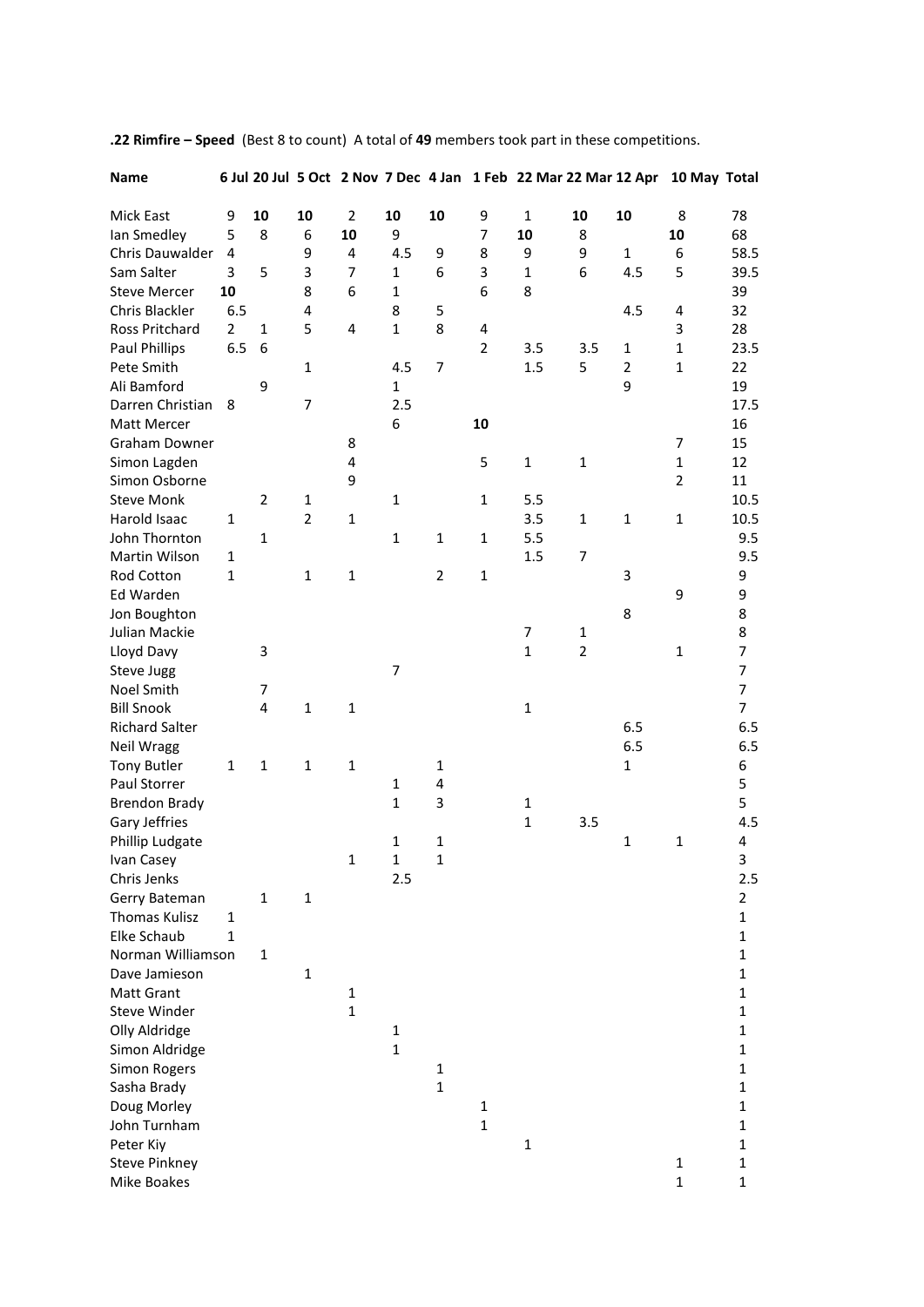| <b>Name</b>          |              |                |                |                | 3 Aug 24 Aug 21 Sep 26 Oct 23 Nov 11 Jan |                |                | 8 Feb 5 Apr    | 3 May          | Total                   |
|----------------------|--------------|----------------|----------------|----------------|------------------------------------------|----------------|----------------|----------------|----------------|-------------------------|
| Mick East            | 10           | 10             | 9              |                | 10                                       | 10             | 10             | 10             | 10             | 60                      |
| lan Smedley          |              | 8.5            | 4.5            | 10             | 8                                        | 9              | 9              | 9              | 6              | 53.5                    |
| Chris Blackler       | 8            | $\overline{7}$ | 7              | 8              |                                          | 3              | 4.5            |                | 5              | 39.5                    |
| <b>Steve Mercer</b>  | 8            |                |                | 5              | 9                                        |                | 6.5            |                | 9              | 37.5                    |
| Pete Smith           |              | 5              |                | $\overline{7}$ | $\overline{7}$                           | 8              | 8              |                |                | 35                      |
| John Thornton        |              | 6              | 8              | 1.5            | 6                                        | 7              | $\mathbf{1}$   | 3              |                | 31.5                    |
| Jason Slater         |              |                | 6              | $\mathbf{1}$   |                                          | 5              | $\mathbf{1}$   | 8              |                | 21                      |
| Chris Dauwalder      | 6            | $\mathbf{1}$   | $\mathbf{1}$   | $\mathbf{1}$   | 3.5                                      | $\overline{2}$ | $\mathbf{1}$   | 5.5            | $\mathbf{1}$   | 19                      |
| <b>Paul Phillips</b> |              | $\mathbf{1}$   | $\overline{2}$ |                | $\overline{2}$                           | 4              | $\overline{2}$ | 5.5            | 3              | 18.5                    |
| Matt Mercer          | 5            |                |                | 3              |                                          |                |                |                | 7.5            | 15.5                    |
| Simon Osborne        |              |                |                | 6              |                                          |                |                |                | 7.5            | 13.5                    |
| Rod Cotton           |              |                | 4.5            | $\mathbf{1}$   |                                          | 1              | $\mathbf{1}$   | 4              | 1              | 12.5                    |
| Phillip Ludgate      |              | 8.5            |                | $\mathbf{1}$   |                                          | $\mathbf{1}$   |                |                |                | 10.5                    |
| Simon East           |              |                | 10             |                |                                          |                |                |                |                | 10                      |
| Simon Lagden         |              |                |                | 1.5            | 1                                        |                | 6.5            | 1              |                | 10                      |
| <b>Steve Monk</b>    | 2            |                | 1              |                | $\mathbf{1}$                             | 1              | $\mathbf{1}$   |                | 4              | 10                      |
| Ross Pritchard       |              |                | $\mathbf{1}$   |                |                                          | 6              | 3              |                |                | 10                      |
| Ivan Casey           | 8            |                |                |                | $\mathbf{1}$                             |                |                |                |                | 9                       |
| <b>Matt Grant</b>    |              |                |                | 1              |                                          | $\mathbf{1}$   |                | 7              |                | 9                       |
| Gary Jeffries        | 3            | $\mathbf{1}$   | 3              |                | $\mathbf{1}$                             | $\mathbf{1}$   |                |                |                | 9                       |
| Ed Warden            |              |                |                | 9              |                                          |                |                |                |                | 9                       |
| Julian Mackie        |              | 4              |                |                | 3.5                                      |                |                |                |                | 7.5                     |
| <b>Bill Snook</b>    | $\mathbf{1}$ |                |                | 1              | 5                                        |                |                |                |                | 7                       |
| Harold Isaac         | $\mathbf{1}$ | 1              | $\mathbf{1}$   |                |                                          |                |                | $\overline{2}$ | $\mathbf{1}$   | 6                       |
| Sam Salter           | 4            | 2              |                |                |                                          |                |                |                |                | 6                       |
| Simon Raud           | $\mathbf{1}$ | $\mathbf{1}$   | 1              | $\mathbf{1}$   | $\mathbf{1}$                             |                |                |                |                | 5                       |
| <b>Richard Clapp</b> |              |                |                |                |                                          |                | 4.5            |                |                | 4.5                     |
| <b>Tony Butler</b>   | $\mathbf{1}$ |                | $\mathbf{1}$   | $\mathbf{1}$   | $\mathbf{1}$                             |                |                |                |                | 4                       |
| Peter Kiy            | $\mathbf 1$  | 1              | $\mathbf{1}$   |                |                                          |                | 1              |                |                | 4                       |
| Mike Lloyd           |              |                |                | 4              |                                          |                |                |                |                | 4                       |
| Doug Morley          |              |                |                | $\mathbf{1}$   | $\mathbf{1}$                             |                | $\mathbf{1}$   |                | $\mathbf{1}$   | 4                       |
| Hal Bohne            |              | 3              |                |                |                                          |                |                |                |                | 3                       |
| <b>Thomas Kulitz</b> | $\mathbf{1}$ |                |                |                |                                          | $\mathbf{1}$   | $\mathbf{1}$   |                |                | 3                       |
| <b>Tom Raud</b>      |              | $\mathbf{1}$   | $\mathbf{1}$   | $\mathbf{1}$   |                                          |                |                |                |                | 3                       |
| Elke Schaub          | $\mathbf{1}$ |                |                |                |                                          | $\mathbf{1}$   | $\mathbf{1}$   |                |                | 3                       |
| <b>Brendon Brady</b> |              |                |                |                |                                          | $\mathbf 1$    | $\mathbf 1$    |                |                | $\overline{\mathbf{c}}$ |
| Dave Jamieson        | 1            |                | $\mathbf{1}$   |                |                                          |                |                |                |                | $\overline{\mathbf{c}}$ |
| <b>Steve Pinkney</b> |              |                |                |                |                                          |                |                |                | $\overline{2}$ | $\overline{c}$          |
| John Turnham         |              |                |                |                |                                          | 1              | $\mathbf 1$    |                |                | $\overline{c}$          |
| Jason Vaughan        | 1            |                |                |                |                                          |                |                |                |                | $\mathbf 1$             |
| Martin Wilson        |              | $\mathbf{1}$   |                |                |                                          |                |                |                |                | $\mathbf{1}$            |
| <b>Chris Briggs</b>  |              |                | 1              |                |                                          |                |                |                |                | $\mathbf{1}$            |
| Gerry Bateman        |              |                | $\mathbf{1}$   |                |                                          |                |                |                |                | $\mathbf 1$             |
| Jon McCabe           |              |                |                | $\mathbf{1}$   |                                          |                |                |                |                | $\mathbf{1}$            |
| Steve Jugg           |              |                |                |                | $\mathbf{1}$                             |                |                |                |                | $\mathbf{1}$            |
| Olly Aldridge        |              |                |                |                |                                          | 1              |                |                |                | 1                       |
| David Shepherd       |              |                |                |                |                                          |                | $\mathbf{1}$   |                |                | 1                       |
| Norman Williamson    |              |                |                |                |                                          |                |                | 1              |                | 1                       |
| Paul Venus           |              |                |                |                |                                          |                |                | $\mathbf{1}$   |                | 1                       |
| Dave Johnson         |              |                |                |                |                                          |                |                | $\mathbf{1}$   |                | 1                       |
| Mike Boakes          |              |                |                |                |                                          |                |                |                | 1              | $\mathbf 1$             |

**GR(CF) Offhand** (Best 6 to count) A total of **51** members took part in these competitions.